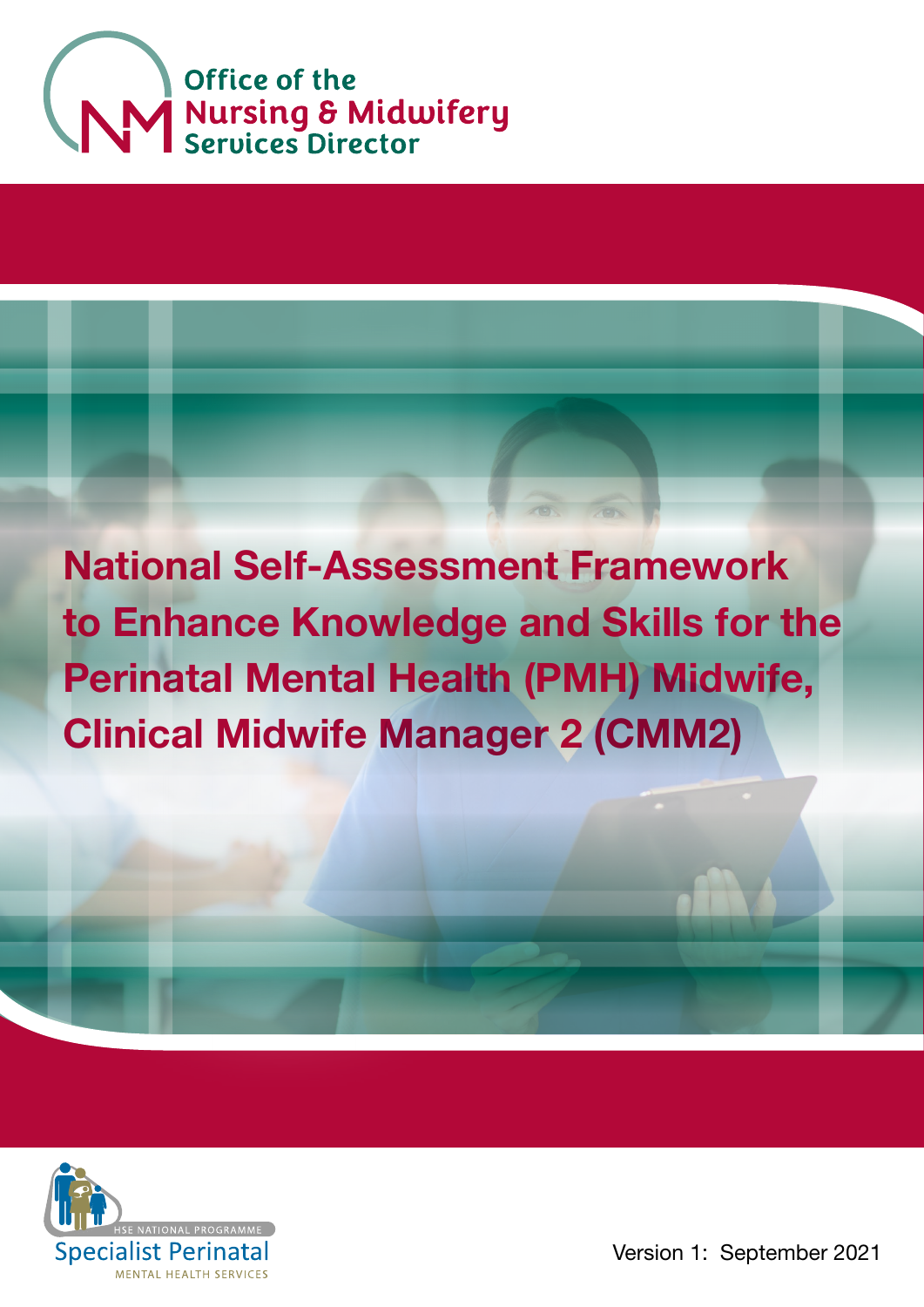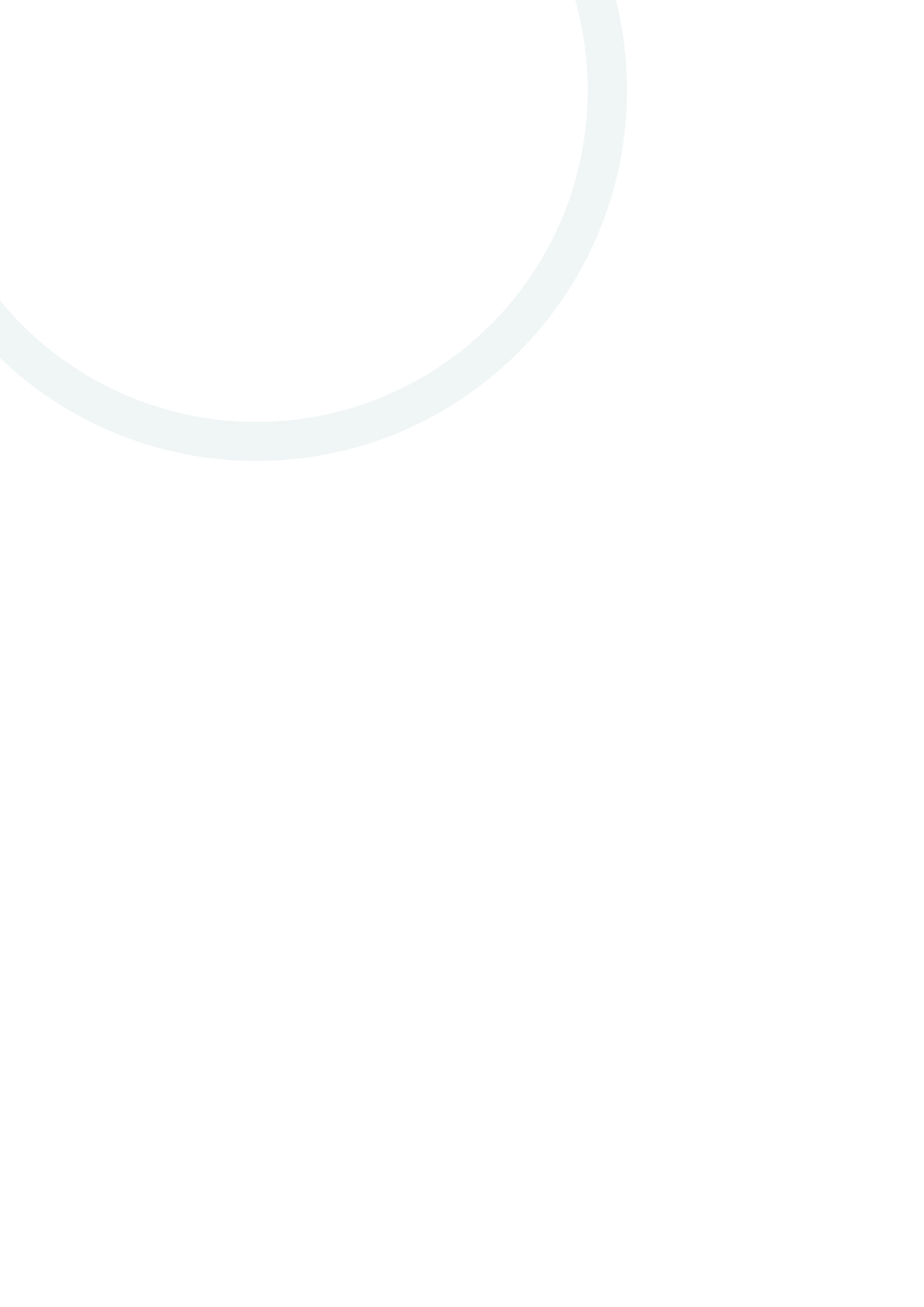# **CONTENTS**

| Appendix 1 |
|------------|
|            |
| Appendix 2 |
|            |
| Appendix 3 |
|            |

 $\bigcap$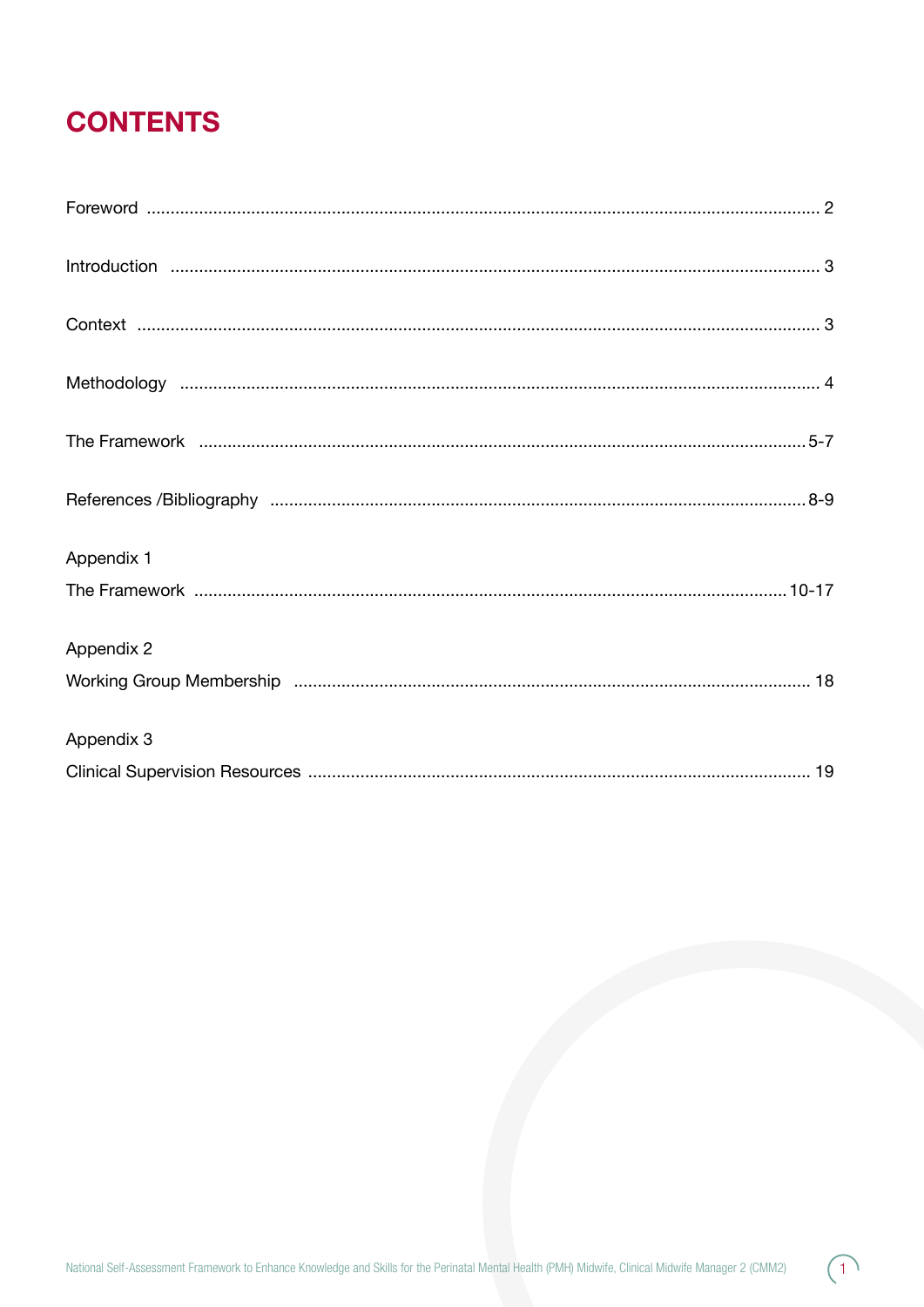### **FOREWORD**

Welcome to the **National Self-Assessment Framework to Enhance Knowledge and Skills for the Perinatal Mental Health (PMH) Midwife, Clinical Midwife Manager 2 (CMM2).** The CMM2 midwife post in perinatal mental health is a new, unique and exciting post now in place in each of the 19 maternity hospitals/units in Ireland. The need for a guiding document to support new and existing PMH Midwife CMM2s in their transition to specialist clinical practice was identified in 2020 by the Specialist Perinatal Mental Health Programme (SPMHP). The Self-Assessment Framework was co-produced by the Office of the Nursing and Midwifery Services Director (ONMSD) and the SPMHP. The framework is available for use by all Hub and Spoke PMH Midwife CMM2s and Directors of Midwifery as a resource for further development of the role and as a benchmark for competency guidance.

We wish to thank Dr. Geraldine Shaw Director ONMSD for her endorsement of the National Self-Assessment Framework and to the members of the working group named in Appendix 2. A special acknowledgement goes to Ms Ursula Nagle, Registered Advanced Midwife Practitioner PMH, who project led the initiative with expertise and enthusiasm. In addition, thank you to the Perinatal Mental Health Midwives and Directors of Midwifery who provided valuable feedback on the various drafts throughout the process and production of the document.



**Ms Margaret Quigley Construction Construction Construction Dr. Margo Wrigley Construction Construction Construction Construction Construction Construction Construction Construction Construction Construction Construction C** National Lead for Midwifery National Clinical Lead ONMSD SPMHP



Margaret Quigley Dr. Margo Wrigley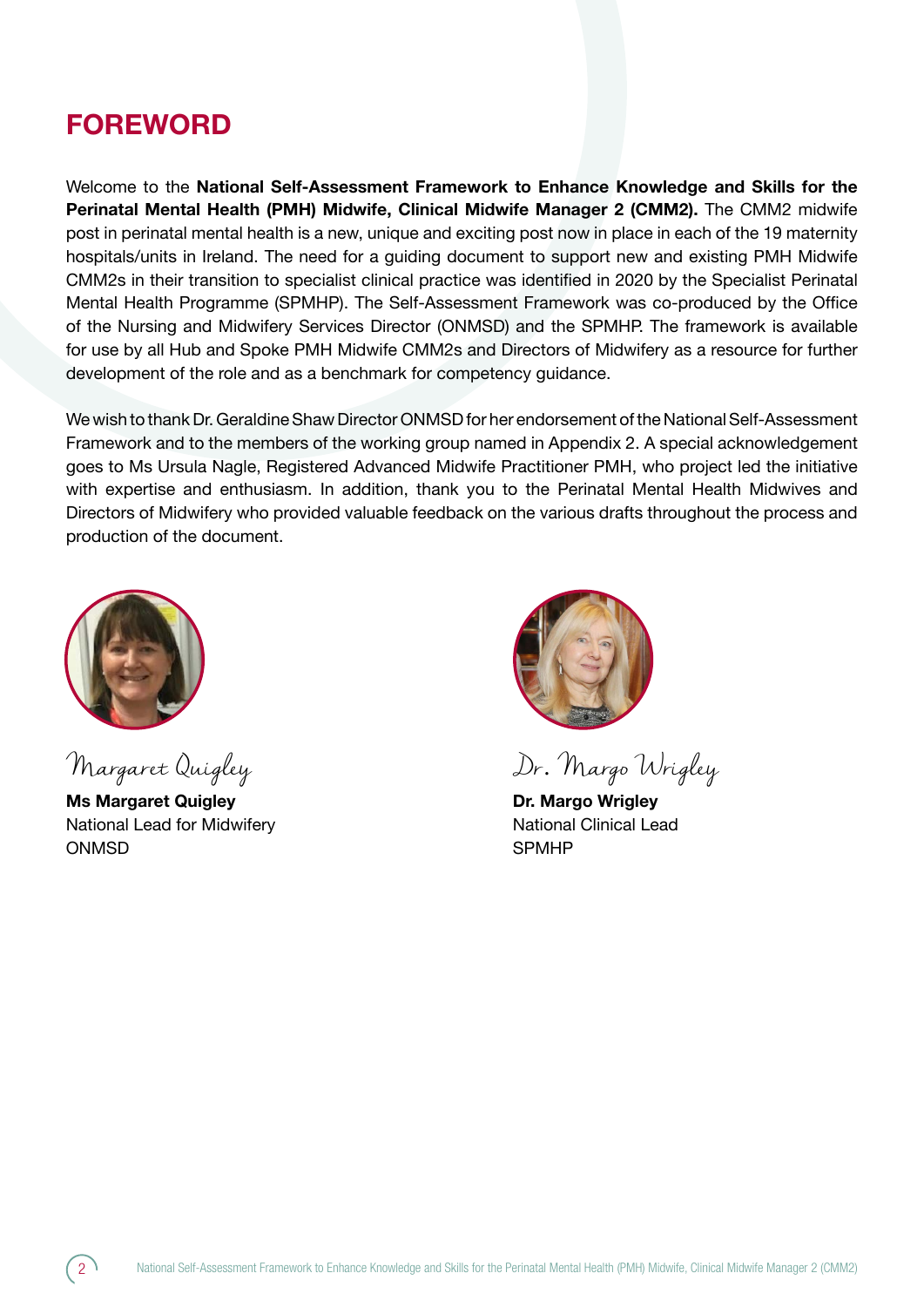### **INTRODUCTION**

The role of the Perinatal Mental Health (PMH) Midwife CMM2 was developed in response to the recommendations set out in the National Model of Care for Specialist Perinatal Mental Health Services (HSE, 2017). The PMH Midwife CMM2 is now a key member of the maternity workforce and works collaboratively with fellow midwives, nurses, obstetricians, public health nurses, specialist perinatal mental health services and liaison mental health services to provide seamless perinatal mental health care to women and their families.

This document was developed by a national collaborative working group which was established to design a comprehensive guide to support PMH Midwife CMM2s, based in specialist teams (Hub sites) and liaison or stand-alone sites (Spokes). The framework is underpinned by NMBI Principles (NMBI, 2021) and outlines core standards expected of the PMH Midwife CMM2.

It is intended that the Self-Assessment Framework will inform the PMH Midwife CMM2's professional development thus enhancing the care of women with mild to moderate perinatal mental health problems.

### **CONTEXT**

The role of the PMH Midwife in Ireland was initially established at the Rotunda Hospital Dublin in 2000. With the development of perinatal mental health services within the Specialist Perinatal Mental Health Model of Care (HSE, 2017), the PMH midwife role was recognised as a key component in ensuring parity between mental and physical health for perinatal women and their families.

The Model of Care is based on the maternity networks as recommended in the National Maternity Strategy - Creating a Better Future Together 2016-2026 (DOH, 2016) which means the specialist perinatal mental health services are aligned to hospital groups and developed in a Hub and Spoke format so all nineteen maternity services are included in the model. In each hospital group, those with the largest number of births are the Hubs; three Dublin maternity hospitals, Cork University Maternity Hospital, University Maternity Hospital Limerick and Galway University Hospital. The Spokes are the smaller units linked to the largest maternity hospital/ unit within each hospital group.

Each Hub has a specialist perinatal mental health service with multidisciplinary staffing, led by a Consultant Psychiatrist in perinatal psychiatry and includes a PMH Midwife CMM2/ Clinical Midwife Specialist (CMS) and a Clinical Nurse Specialist (CNS). The Spoke hospitals have a PMH Midwife CMM2 providing perinatal mental health care and link with the Liaison Psychiatrist and Hub perinatal mental health service as appropriate. PMH Midwife CMM2s work collaboratively with maternity and mental health services and the role is now implemented nationally.

PMH Midwives who have already developed their role at specialist level to CMS have enhanced knowledge and skills in perinatal mental health assessment. The CMS caseload includes women with perinatal mood and anxiety disorders and women with mild to moderate mental health problems including birth trauma and fear of birth. The CMS is responsible for the management and facilitation of therapeutic engagement, psychotherapeutic interventions and psychotropic medications for women with perinatal mental health problems. Infant mental health is also a key function of the CMS role.

In contrast to the CMS, some PMH Midwife CMM2s may not yet have undertaken specific academic training or gained a breadth of clinical experience in the area of perinatal mental health care. The *Handbook for Spoke Perinatal Mental Health Midwives* (2020) was developed to provide induction information and guidance to PMH Midwife CMM2s newly recruited to the 13 Spoke maternity sites. Content includes information on referral pathways, perinatal mental health governance structures between Hub and Spoke sites, professional and clinical reporting structures, clinical supervision and continued professional development (CPD) requirements. This National Self-Assessment Framework will further assist PMH CMM2s to enhance their knowledge and skills within their role.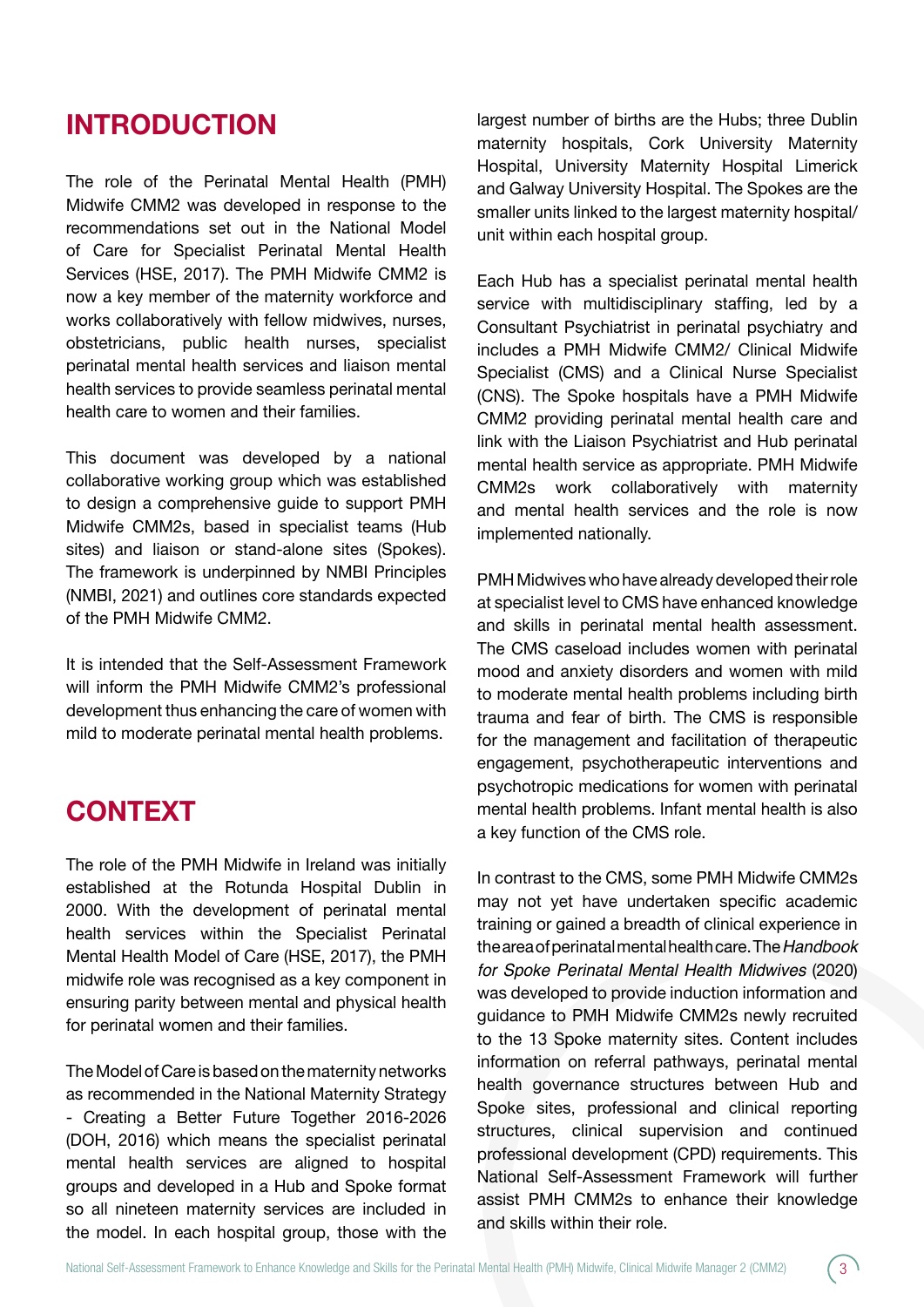### **METHODOLOGY**



*Figure 1: National PMH Working Group for development of a guiding document for PMH Midwife CMM2***.** 

Approval for the project was obtained from the Director of the ONMSD. A national working group was convened in September 2020 and chaired by the National Lead for Midwifery, ONMSD. The working group was representative of Hub and Spoke PMH Midwife CMM2s, specialist and advanced practice PMH midwives, the Specialist Perinatal Mental Health Programme, Centres for Nursing and Midwifery Education, the National Women and Infants Health Programme, Perinatal Psychiatry, Chief Directors of Nursing and Midwifery, Directors of Midwifery, Nursing and Midwifery Planning and Development Units and the ONMSD.

The high level terms of reference for the working group included:

- Advise and guide on the development of an agreed framework to support clinical and professional development for PMH Midwife CMM2s.
- Provide a framework to support midwives to identify areas for their own professional development relevant to their area of practice in Hub or Spoke sites.
- Provide a sustainable framework which would incorporate on-going clinical supervision as part of the role of PMH Midwife CMM2s.

The 'framework sub-group' undertook a review of existing nursing and midwifery competency and capability frameworks. The aim was to consider appropriate frameworks already in use in midwifery, and all disciplines of nursing and in other jurisdictions in order to make an informed recommendation to the main working group. Of equal importance was a consideration of the appropriateness of each framework to the PMH

Midwife CMM2 role and its applicability to the Irish midwifery context. Each of the frameworks reviewed consistently identified domains of competence or capability with specific indicators or sub-domains within. Levels of competence and capability in the majority of the reviewed frameworks were similar to Benner's Stages of Clinical Competence (Benner, 1984). It became apparent that the competence frameworks were more applicable to the PMH role as opposed to the capability frameworks and an early decision was made by the main working group to only focus on competency frameworks for the remainder of the review.

The 'content sub-group' reviewed existing national and international perinatal mental health professional competency documents (RCM 2015, NHS, 2019, Victorian DOH and Human Services, 2019; ADHA, 2020). A draft framework of expected standards, descriptors and indicators fit for purpose for the PMH Midwife CMM2 role and as aligned to the job specification was developed. Principles within the Code of Professional Conduct and Ethics for Registered Nurses and Registered Midwives (NMBI, 2021) informed the approach to the framework. These principles are widely familiar to midwives and nurses in Ireland and are employed for the assessment of competence in the midwifery education registration programme (NMBI, 2016).

Both sub-groups reported to the main working group and through collaborative discussion agreed a final approach to the framework content and structure, including utilising self-assessment to support learning and professional development.

Feedback and comments were sought and included from Directors of Midwifery and from Hub and Spoke PMH Midwife CMS/CMM2s.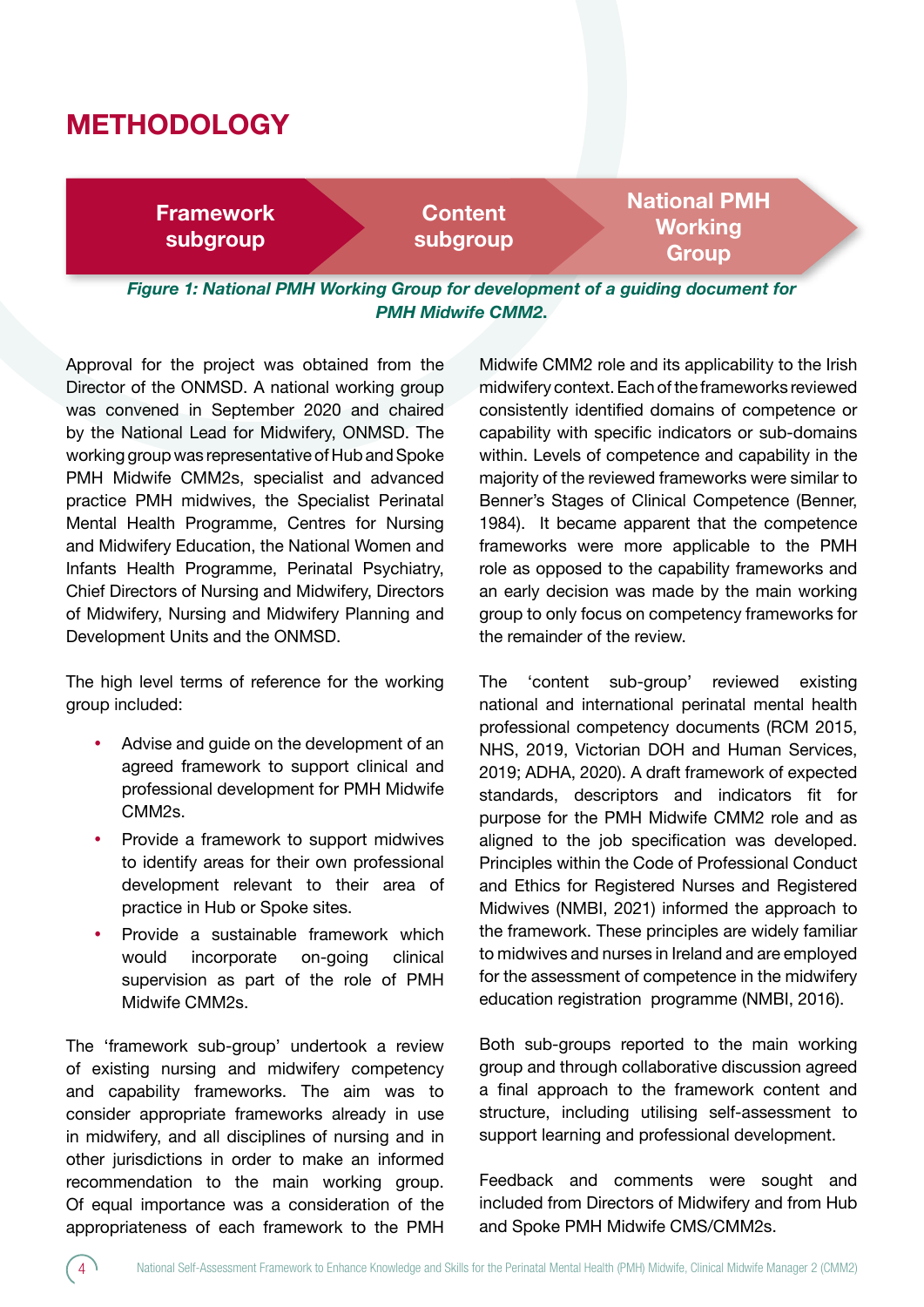### **THE FRAMEWORK**

The National Self-Assessment Framework to Enhance Knowledge and Skills for the Perinatal Mental Health (PMH) Midwife, Clinical Midwife Manager 2 (CMM2) (Appendix 1) uses the principles set out in the Code of Professional Conduct and Ethics for Registered Nurses and Registered Midwives (NMBI, 2021) and provides standards, descriptors and indicators to guide the PMH Midwife CMM2 on the development of their role.

The framework requires the PMH Midwife CMM2 to self-assess their ability to achieve the indicators and descriptors for each standard.



*Figure 2: The Code of Professional Conduct and Ethics for Registered Nurses and Registered Midwives (NMBI, 2021).*

Self-assessment should prompt completion of the HSE Professional Development Plan (PDP) in collaboration with their line manager as outlined in the Professional Development Planning for Nurses and Midwives Information Guide (HSE, 2017) [https://healthservice.hse.ie/about-us/onmsd/](https://scanner.topsec.com/?d=2120&t=e3792ff64f32e46078515ea6878d03de0e8be099&u=https%3A%2F%2Fhealthservice.hse.ie%2Fabout-us%2Fonmsd%2Fcpd-for-nurses-and-midwives%2Fpd-planning-framework.html&r=show) [cpd-for-nurses-and-midwives/pd-planning](https://scanner.topsec.com/?d=2120&t=e3792ff64f32e46078515ea6878d03de0e8be099&u=https%3A%2F%2Fhealthservice.hse.ie%2Fabout-us%2Fonmsd%2Fcpd-for-nurses-and-midwives%2Fpd-planning-framework.html&r=show)[framework.html](https://scanner.topsec.com/?d=2120&t=e3792ff64f32e46078515ea6878d03de0e8be099&u=https%3A%2F%2Fhealthservice.hse.ie%2Fabout-us%2Fonmsd%2Fcpd-for-nurses-and-midwives%2Fpd-planning-framework.html&r=show). Clinical Supervision for Nurses working in Mental Health Services in Ireland (HSE, 2019) provides evidence, rationale and practical guidance on the utilisation of clinical supervision in Mental Health Services including guidance on how to develop effective supervisory relationships and the importance of negotiating a clinical supervision agreement. Engagement in peer group clinical supervision is an additional professional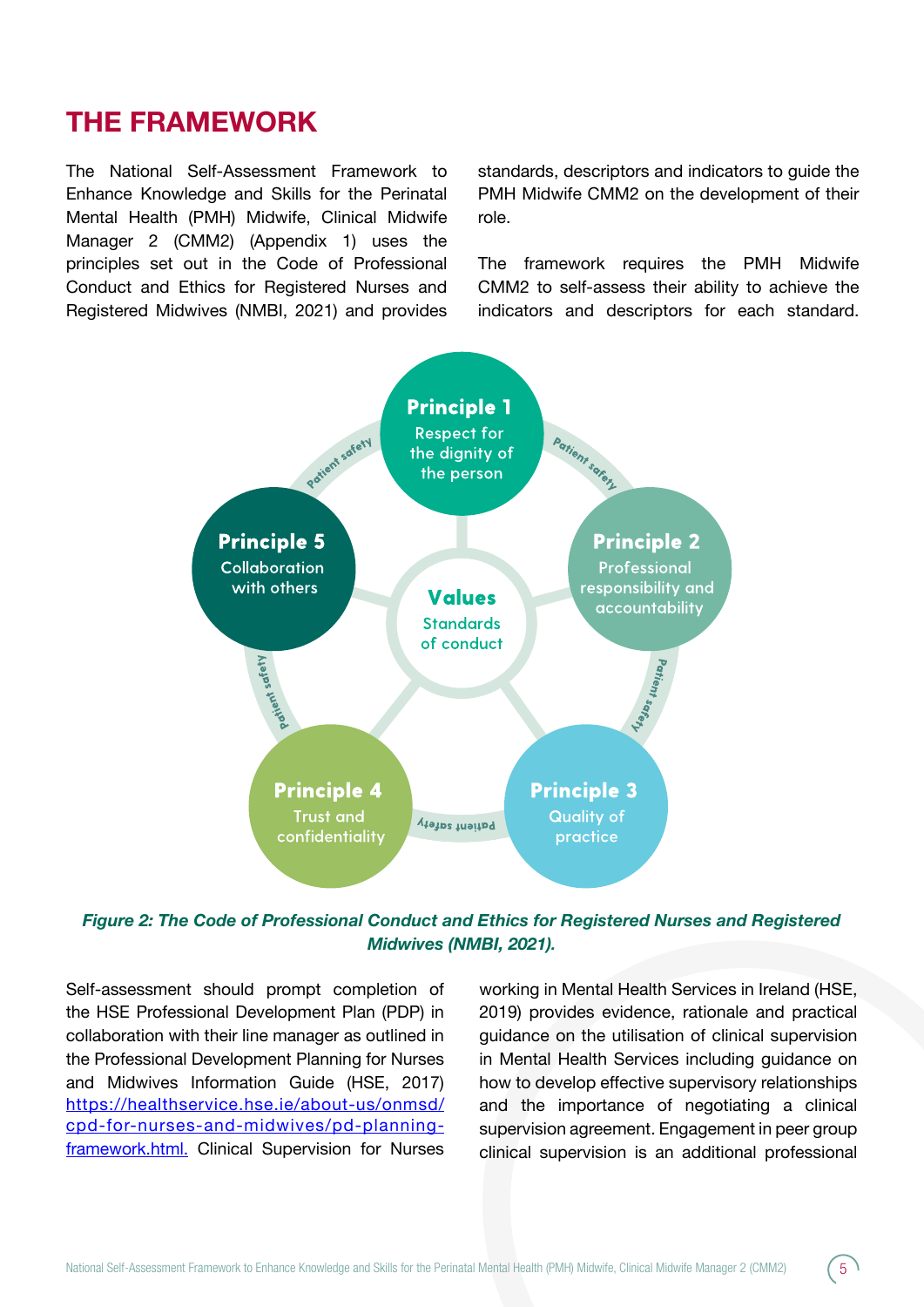development tool for the PMH Midwife CMM2 which provides the benefit of peer support, engagement and self-reflection. Links to existing

clinical supervision resources available within the HSE can be found in Appendix 3.

### **Self-assessment** is defined as identifying standards and/ or criteria to apply to work and making judgements about the extent to which these criteria and standards have been met (Boud, 1995). Self-assessment is considered a valuable skill that is required for both effective learning and professional

development.

HSE as a 'professional relationship between a supervisor and a supervisee where the supervisor facilitates the practitioner in reflecting critically upon their practice. By offering learning opportunities, support, professional guidance and oversight of the supervisees work, clinical supervision promotes high standards of ethical practice and ensures the welfare of service users and staff alike' (HSE,2019).

# **Self-**

### **assessment Professional Development Planning**

**Professional Development Planning**

is a mechanism that facilitates the nurse or midwife and the line manager to recognise and focus on the individual's accomplishments, strengths and development needs. In 2017, the HSE developed a Professional Development Planning (PDP) Framework for Nurses and Midwives to ensure that professional development planning is a core management practice that focuses on the knowledge, skills, competencies, **Clinical Supervision** is defined by the **Clinical Supervision** is defined by the **Clinical Supervision** is defined by the **Clinical Supervision** is defined by the **Clinical Supervision** of staff.

> **Peer Group Clinical Supervision** is a form of group supervision where 'peer colleagues within the same discipline meet, led by a supervisor who may be more experienced in the same field as the supervisees and has group facilitation skills' (Bond & Holland, 2010).

**Clinical Supervision**

> **Peer Group Clinical Supervision**

#### *Figure 3: Self-assessment, PDP Planning & Clinical Supervision.*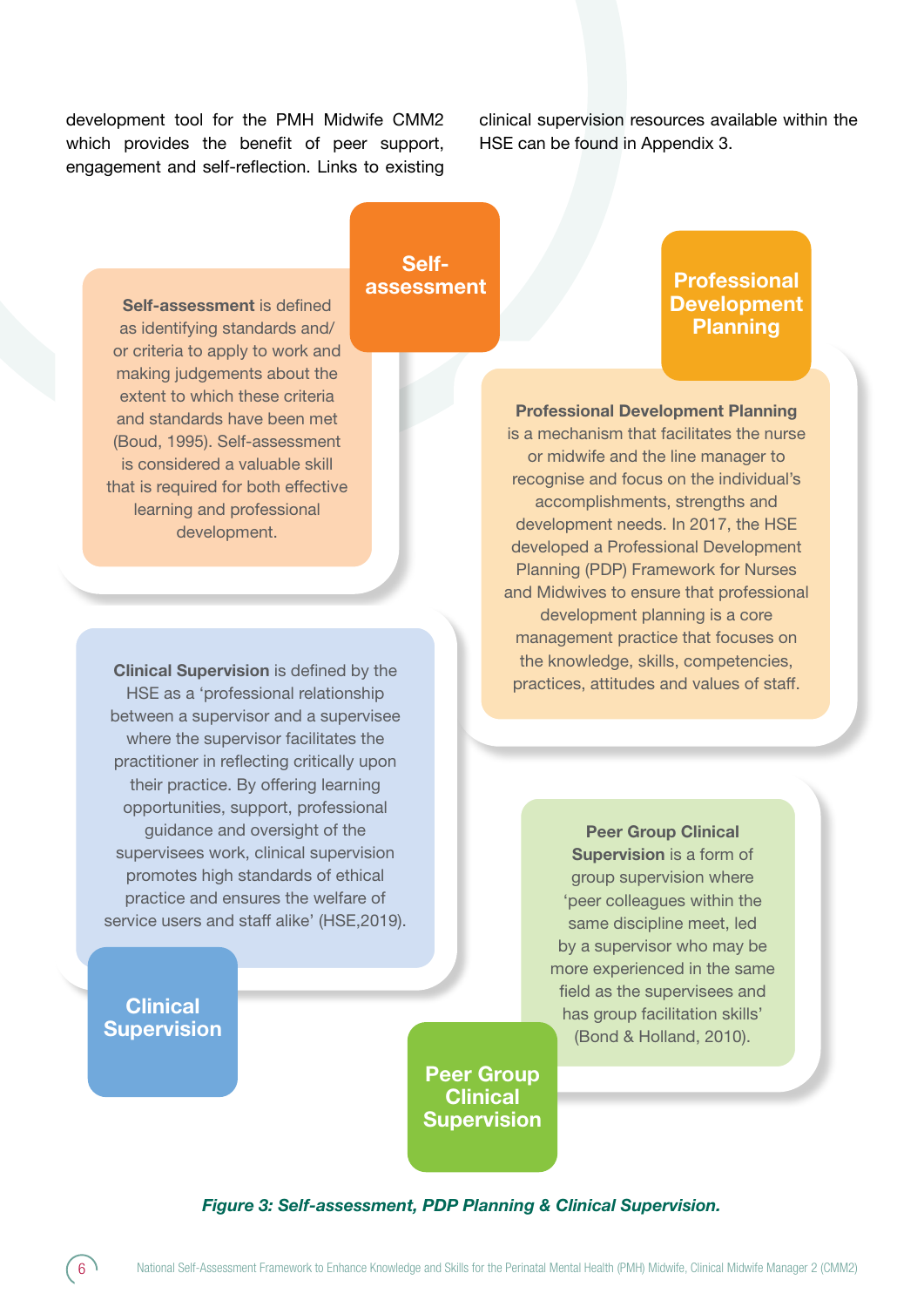The National Self-Assessment Framework should be used as part of a suite of supports (Figure 4: Support Package) available to the PMH Midwife

CMM2 including the PDP, the Handbook for Spoke Perinatal Mental Health Midwives, Clinical Supervision and Peer Group Clinical Supervision.



*Figure 4: Support package for the PMH Midwife CMM2*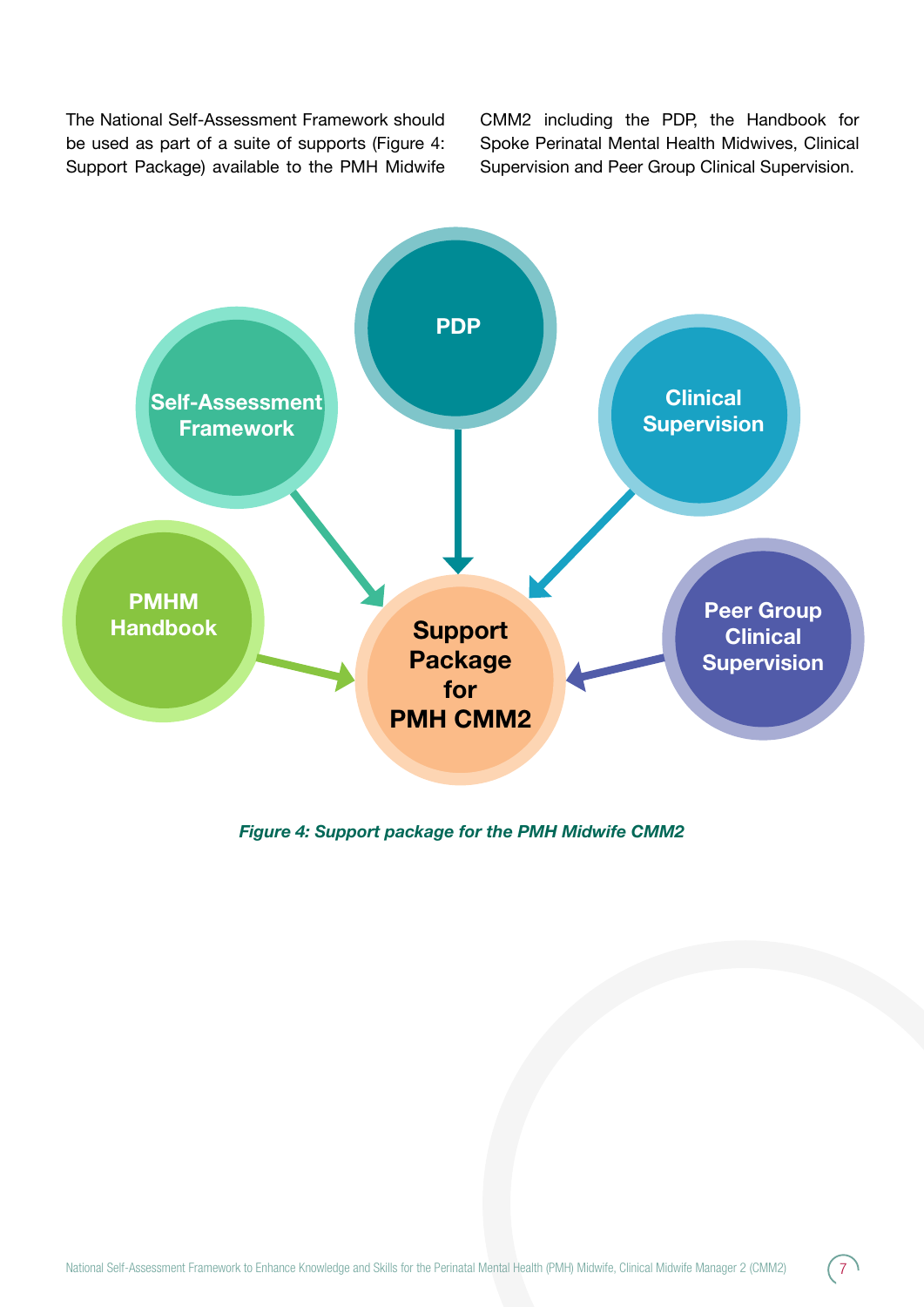### **REFERENCES**

Australian Digital Health Agency (2020). *National Nursing and Midwifery Digital Health Capability Framework.* Australian Government: Sydney, NSW. Available at: [nursing-midwifery.digitalhealth.](http://nursing-midwifery.digitalhealth.gov.au) [gov.au](http://nursing-midwifery.digitalhealth.gov.au) 

Benner, P. (1984). *From novice to expert: excellence and power in clinical nursing practice.* American Journal of Nursing, 12 (84), pp. 13-34.

Bond, M. & Holland, S. (2010). *Skills of Clinical Supervision for Nurses.* 2nd ed. Maidenhead: Open University Press.

Boud, D. (1995). *Enhancing learning through selfassessment*. London: Kogan Page.

Department of Health (2016) National Maternity Strategy *Creating a Better Future Together* 2016- 2026, Dublin: Department of Health 2016.

Health Education England and the Tavistock and Portman NHS Foundation Trust (2018). *The Competency Framework for Professionals Working with Women Who Have Mental Health Problems in the Perinatal Period.* HEE and the Tavistock and Portman NHS Foundation Trust, London. Available at: [https://www.hee.nhs.uk/sites/default/](https://www.hee.nhs.uk/sites/default/files/documents/The%20Competency%20Framework%20July%202018%20-%20Perinatal.pdf) [files/documents/The%20Competency%20](https://www.hee.nhs.uk/sites/default/files/documents/The%20Competency%20Framework%20July%202018%20-%20Perinatal.pdf) [Framework%20July%202018%20-%20Perinatal.](https://www.hee.nhs.uk/sites/default/files/documents/The%20Competency%20Framework%20July%202018%20-%20Perinatal.pdf) [pdf](https://www.hee.nhs.uk/sites/default/files/documents/The%20Competency%20Framework%20July%202018%20-%20Perinatal.pdf)

Health Service Executive (2012). *A Vision for Psychiatric/Mental Health Nursing: A Shared Journey for Mental Health Care in Ireland.* Dublin, Health Service Executive. Available at:

[https://www.hse.ie/eng/services/list/4/mental](https://www.hse.ie/eng/services/list/4/mental-health-services/specialist-perinatal-mentalhealth/)[health-services/specialist-perinatal-mentalhealth/](https://www.hse.ie/eng/services/list/4/mental-health-services/specialist-perinatal-mentalhealth/)

Health Service Executive (2017). *Professional Development Plan for Nurses and Midwives.* Office of the Nursing and Midwifery Services Director. Available at: [www.hseland.ie](http://www.hseland.ie)

Health Service Executive (2017). *Specialist Perinatal Mental Health Services – Model of Care for Ireland.* Available at:[https://www.hse.ie/eng/](https://www.hse.ie/eng/services/list/4/mental-health-services/specialist-perinatal-mental-health/specialist-perinatal-mental-health-services-model-of-care-2017.pdf)

[services/list/4/mental-health-services/specialist](https://www.hse.ie/eng/services/list/4/mental-health-services/specialist-perinatal-mental-health/specialist-perinatal-mental-health-services-model-of-care-2017.pdf)[perinatal-mental-health/specialist-perinatal](https://www.hse.ie/eng/services/list/4/mental-health-services/specialist-perinatal-mental-health/specialist-perinatal-mental-health-services-model-of-care-2017.pdf)[mental-health-services-model-of-care-2017.pdf](https://www.hse.ie/eng/services/list/4/mental-health-services/specialist-perinatal-mental-health/specialist-perinatal-mental-health-services-model-of-care-2017.pdf)

Health Services Executive Specialist Perinatal Mental Health Services National Programme (2021). *Handbook for Spoke Perinatal Mental Health Midwives.* Dublin: Health Service Executive.

Higgins, A., Carroll, M., Downes, C., Monahan, M., Gill, A., Madden, D., McGoldrick, E. & Nagel, U. (2017). *Perinatal mental health: an exploration of practices, policies, processes and education needs of midwives and nurses within maternity and primary care services in Ireland.* Dublin: Health Service Executive.

Higgins, A., Carroll, M., Gill, A., Downes, C., Monahan, M (2017). *Perinatal Mental Health Care: Best Practice Principles for Midwives, Public Health Nurses and Practice Nurses.* Dublin: Health Service Executive.

International Confederation of Midwives (2017). *Essential Competencies for Midwifery Practice.* Available at: [https://www.internationalmidwives.](https://www.internationalmidwives.org/assets/files/general-files/2019/02/icm-competencies_english_final_jan-2019-update_final-web_v1.0.pdf) [org/assets/files/general-files/2019/02/icm](https://www.internationalmidwives.org/assets/files/general-files/2019/02/icm-competencies_english_final_jan-2019-update_final-web_v1.0.pdf)[competencies\\_english\\_final\\_jan-2019-update\\_](https://www.internationalmidwives.org/assets/files/general-files/2019/02/icm-competencies_english_final_jan-2019-update_final-web_v1.0.pdf) [final-web\\_v1.0.pdf](https://www.internationalmidwives.org/assets/files/general-files/2019/02/icm-competencies_english_final_jan-2019-update_final-web_v1.0.pdf)

Knight, M., Bunch, K., Tuffnell, D., Shakespeare, J., Kotnis, R., Kenyon, S., Kurinczuk, J.J. (Eds.) on behalf of MBRRACE-UK*. Saving Lives, Improving*  Mothers' Care - Lessons learned to inform maternity care from the UK and Ireland Confidential *Enquiries into Maternal Deaths and Morbidity 2016-18.* Oxford: National Perinatal Epidemiology Unit, University of Oxford 2020. [https://www.npeu.](https://www.npeu.ox.ac.uk/assets/downloads/mbrrace-uk/reports/maternal-report-2020/MBRRACE-UK_Maternal_Report_Dec_2020_v10.pdf) [ox.ac.uk/assets/downloads/mbrrace-uk/reports/](https://www.npeu.ox.ac.uk/assets/downloads/mbrrace-uk/reports/maternal-report-2020/MBRRACE-UK_Maternal_Report_Dec_2020_v10.pdf) [maternal-report-2020/MBRRACE-UK\\_Maternal\\_](https://www.npeu.ox.ac.uk/assets/downloads/mbrrace-uk/reports/maternal-report-2020/MBRRACE-UK_Maternal_Report_Dec_2020_v10.pdf) [Report\\_Dec\\_2020\\_v10.pdf](https://www.npeu.ox.ac.uk/assets/downloads/mbrrace-uk/reports/maternal-report-2020/MBRRACE-UK_Maternal_Report_Dec_2020_v10.pdf)

National Institute for Health and Care Excellence (2014). *Antenatal and postnatal mental health: clinical management and service guidance (CG192).* [https://www.nice.org.uk/guidance/](https://www.nice.org.uk/guidance/cg192/resources/antenatal-and-postnatal-mental-health-clinical-management-and-service-guidance-pdf-35109869806789) [cg192/resources/antenatal-and-postnatal](https://www.nice.org.uk/guidance/cg192/resources/antenatal-and-postnatal-mental-health-clinical-management-and-service-guidance-pdf-35109869806789)[mental-health-clinical-management-and-service](https://www.nice.org.uk/guidance/cg192/resources/antenatal-and-postnatal-mental-health-clinical-management-and-service-guidance-pdf-35109869806789)[guidance-pdf-35109869806789](https://www.nice.org.uk/guidance/cg192/resources/antenatal-and-postnatal-mental-health-clinical-management-and-service-guidance-pdf-35109869806789)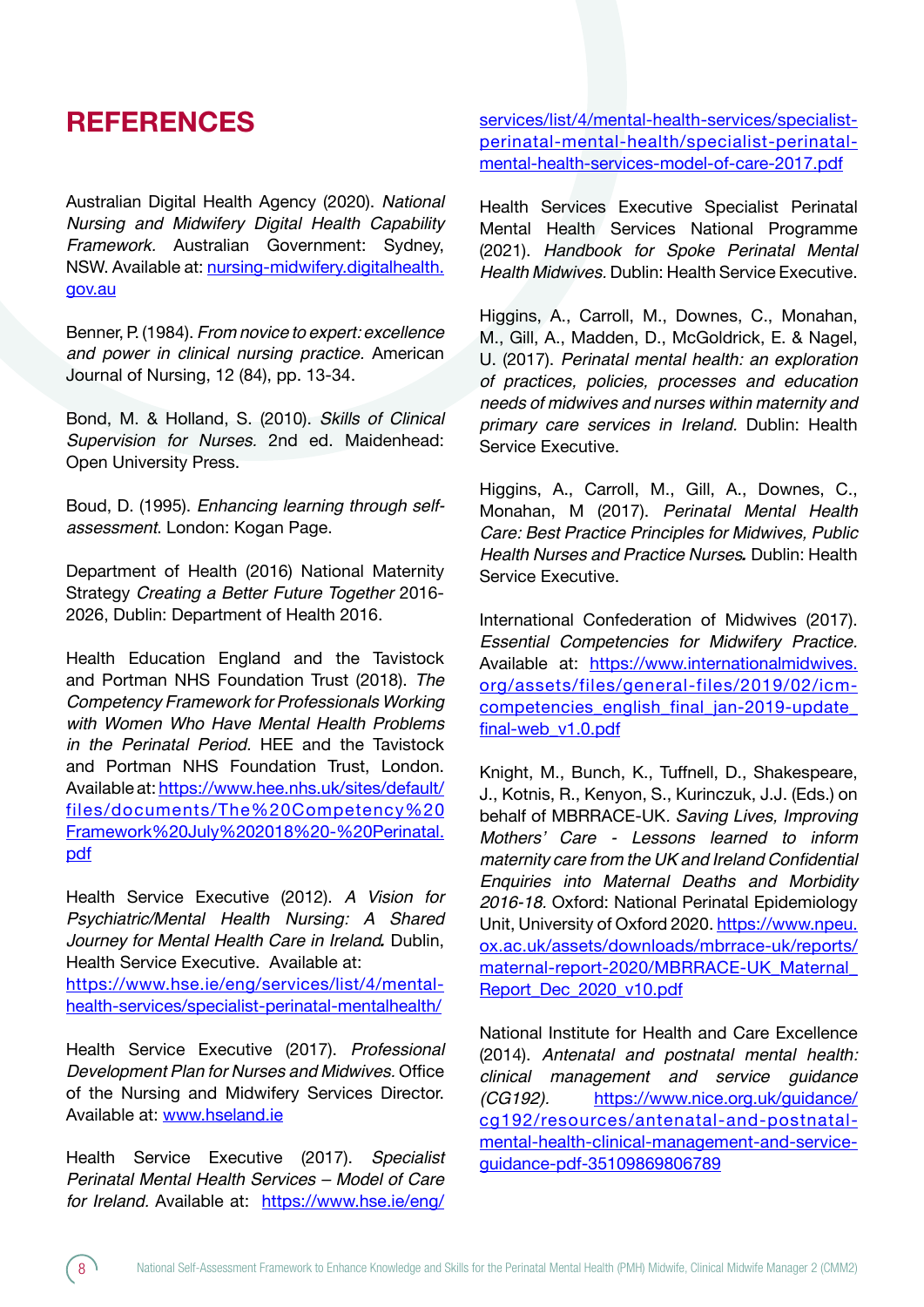NHS Education for Scotland (2019). *Perinatal Mental Health Curricular Framework: A framework*  for maternal and infant health. Available at: [https://](https://learn.nes.nhs.scot/10383/perinatal-and-infant-mental-health/perinatal-mental-health-curricular-framework-a-framework-for-maternal-and-infant-mental-health) [learn.nes.nhs.scot/10383/perinatal-and-infant](https://learn.nes.nhs.scot/10383/perinatal-and-infant-mental-health/perinatal-mental-health-curricular-framework-a-framework-for-maternal-and-infant-mental-health)[mental-health/perinatal-mental-health-curricular](https://learn.nes.nhs.scot/10383/perinatal-and-infant-mental-health/perinatal-mental-health-curricular-framework-a-framework-for-maternal-and-infant-mental-health)[framework-a-framework-for-maternal-and-infant](https://learn.nes.nhs.scot/10383/perinatal-and-infant-mental-health/perinatal-mental-health-curricular-framework-a-framework-for-maternal-and-infant-mental-health)[mental-health](https://learn.nes.nhs.scot/10383/perinatal-and-infant-mental-health/perinatal-mental-health-curricular-framework-a-framework-for-maternal-and-infant-mental-health)

Nursing and Midwifery Board of Ireland (2016). Midwife Registration Programme Requirements and Standards. Dublin: Nursing and Midwifery Board of Ireland. Available at [https://www.nmbi.](https://www.nmbi.ie/Education/Standards-and-Requirements/Midwife-Registration-Programmes) [ie/Education/Standards-and-Requirements/](https://www.nmbi.ie/Education/Standards-and-Requirements/Midwife-Registration-Programmes) [Midwife-Registration-Programmes](https://www.nmbi.ie/Education/Standards-and-Requirements/Midwife-Registration-Programmes)

Nursing and Midwifery Board of Ireland (2021). *Code of Professional Conduct and Ethics for Registered Nurses and Midwives*. Dublin: Nursing and Midwifery Board of Ireland. Available at: [https://www.nmbi.ie/Standards-Guidance/Code](https://scanner.topsec.com/?d=2120&r=show&t=9e5211343f6221faf67fdaad9ea7cb8de450ee2f&u=https%3A%2F%2Fwww.nmbi.ie%2FStandards-Guidance%2FCode)

Office for Health Management (2004). *Management Competency User Pack for Nurse and Midwife Managers.* Harcourt Street, Dublin. Available at: <https://www.lenus.ie/handle/10147/42677>

Office of the Nursing and Midwifery Services Director (2017) *Professional Development Planning Framework for Nurses and Midwives*. Available at: [https://healthservice.hse.ie/about-us/onmsd/](https://scanner.topsec.com/?r=show&t=e3792ff64f32e46078515ea6878d03de0e8be099&u=https%3A%2F%2Fhealthservice.hse.ie%2Fabout-us%2Fonmsd%2Fcpd-for-nurses-and-midwives%2Fpd-planning-framework.html&d=2120) [cpd-for-nurses-and-midwives/pd-planning](https://scanner.topsec.com/?r=show&t=e3792ff64f32e46078515ea6878d03de0e8be099&u=https%3A%2F%2Fhealthservice.hse.ie%2Fabout-us%2Fonmsd%2Fcpd-for-nurses-and-midwives%2Fpd-planning-framework.html&d=2120)[framework.html](https://scanner.topsec.com/?r=show&t=e3792ff64f32e46078515ea6878d03de0e8be099&u=https%3A%2F%2Fhealthservice.hse.ie%2Fabout-us%2Fonmsd%2Fcpd-for-nurses-and-midwives%2Fpd-planning-framework.html&d=2120)

O'Shea, J., Kavanagh, C., Roche, L., Roberts, L. and Connaire, S. (2019) Clinical supervision for nurses working in mental health services: A guide for nurse managers, supervisors and supervisees, April 2019, Office of the Nursing and Midwifery Services Director, Health Service Executive. Dublin, Ireland

Palliative Care Competence Framework Steering Group. (2014). *Palliative Care Competence Framework.* Dublin: Health Service Executive. Available at: [https://www.hse.ie/eng/services/](https://www.hse.ie/eng/services/publications/clinical-strategy-and-programmes/palliative-care-framework-document.pdf) [publications/clinical-strategy-and-programmes/](https://www.hse.ie/eng/services/publications/clinical-strategy-and-programmes/palliative-care-framework-document.pdf) [palliative-care-framework-document.pdf](https://www.hse.ie/eng/services/publications/clinical-strategy-and-programmes/palliative-care-framework-document.pdf)

Royal College of Obstetricians and Gynaecologists (2011). *Management of Women with Mental Health Issues during Pregnancy and the Postnatal Period. Good Practice No 14.* Available at: [https://www.](https://www.rcog.org.uk/globalassets/documents/guidelines/managementwomenmentalhealthgoodpractice14.pdf) [rcog.org.uk/globalassets/documents/guidelines/](https://www.rcog.org.uk/globalassets/documents/guidelines/managementwomenmentalhealthgoodpractice14.pdf) [managementwomenmentalhealthgoodpractice14.](https://www.rcog.org.uk/globalassets/documents/guidelines/managementwomenmentalhealthgoodpractice14.pdf) [pdf](https://www.rcog.org.uk/globalassets/documents/guidelines/managementwomenmentalhealthgoodpractice14.pdf)

Scottish Intercollegiate Guidelines Network (SIGN) (2012). *Management of perinatal mood disorders.* Edinburgh: SIGN publication no. 127. Available at: <http://www.sign.ac.uk>

The Royal College of Midwives (2015). *Caring for Women with Mental Health Problems – Standards and Competency Framework for Specialist Mental Health Midwives.* Available at: [https://maternalmentalhealthalliance.org/wp](https://maternalmentalhealthalliance.org/wp-content/uploads/Caring-for-Women-with-Mental-Health-Problems-Standards-and-Competency-Framework-for-SMHMs-2015.pdf)[content/uploads/Caring-for-Women-with-Mental-](https://maternalmentalhealthalliance.org/wp-content/uploads/Caring-for-Women-with-Mental-Health-Problems-Standards-and-Competency-Framework-for-SMHMs-2015.pdf)[Health-Problems-Standards-and-Competency-](https://maternalmentalhealthalliance.org/wp-content/uploads/Caring-for-Women-with-Mental-Health-Problems-Standards-and-Competency-Framework-for-SMHMs-2015.pdf)[Framework-for-SMHMs-2015.pdf](https://maternalmentalhealthalliance.org/wp-content/uploads/Caring-for-Women-with-Mental-Health-Problems-Standards-and-Competency-Framework-for-SMHMs-2015.pdf)

The Victorian Department of Health and Human Services (2019). *Capability frameworks for Victorian maternity and newborn services.* Victorian Government 1 Treasury Place Melbourne. Available at: [https://www2.health.](https://www2.health.vic.gov.au/hospitals-and-health-services/patient-care/perinatal-reproductive/maternity-newborn-services/maternity-newborn-care) [vic.gov.au/hospitals-and-health-services/patient](https://www2.health.vic.gov.au/hospitals-and-health-services/patient-care/perinatal-reproductive/maternity-newborn-services/maternity-newborn-care)[care/perinatal-reproductive/maternity-newborn](https://www2.health.vic.gov.au/hospitals-and-health-services/patient-care/perinatal-reproductive/maternity-newborn-services/maternity-newborn-care)[services/maternity-newborn-care](https://www2.health.vic.gov.au/hospitals-and-health-services/patient-care/perinatal-reproductive/maternity-newborn-services/maternity-newborn-care)

TREND-UK (2019). *An Integrated Career and Competency Framework for Adult Diabetes Nursing (5th edition).* Available at: [https://diabetestimes.](https://diabetestimes.co.uk/wp-content/uploads/2019/03/Framework_5th_EDN_TREND.pdf) [co.uk/wp-content/uploads/2019/03/](https://diabetestimes.co.uk/wp-content/uploads/2019/03/Framework_5th_EDN_TREND.pdf) [Framework\\_5th\\_EDN\\_TREND.pdf](https://diabetestimes.co.uk/wp-content/uploads/2019/03/Framework_5th_EDN_TREND.pdf)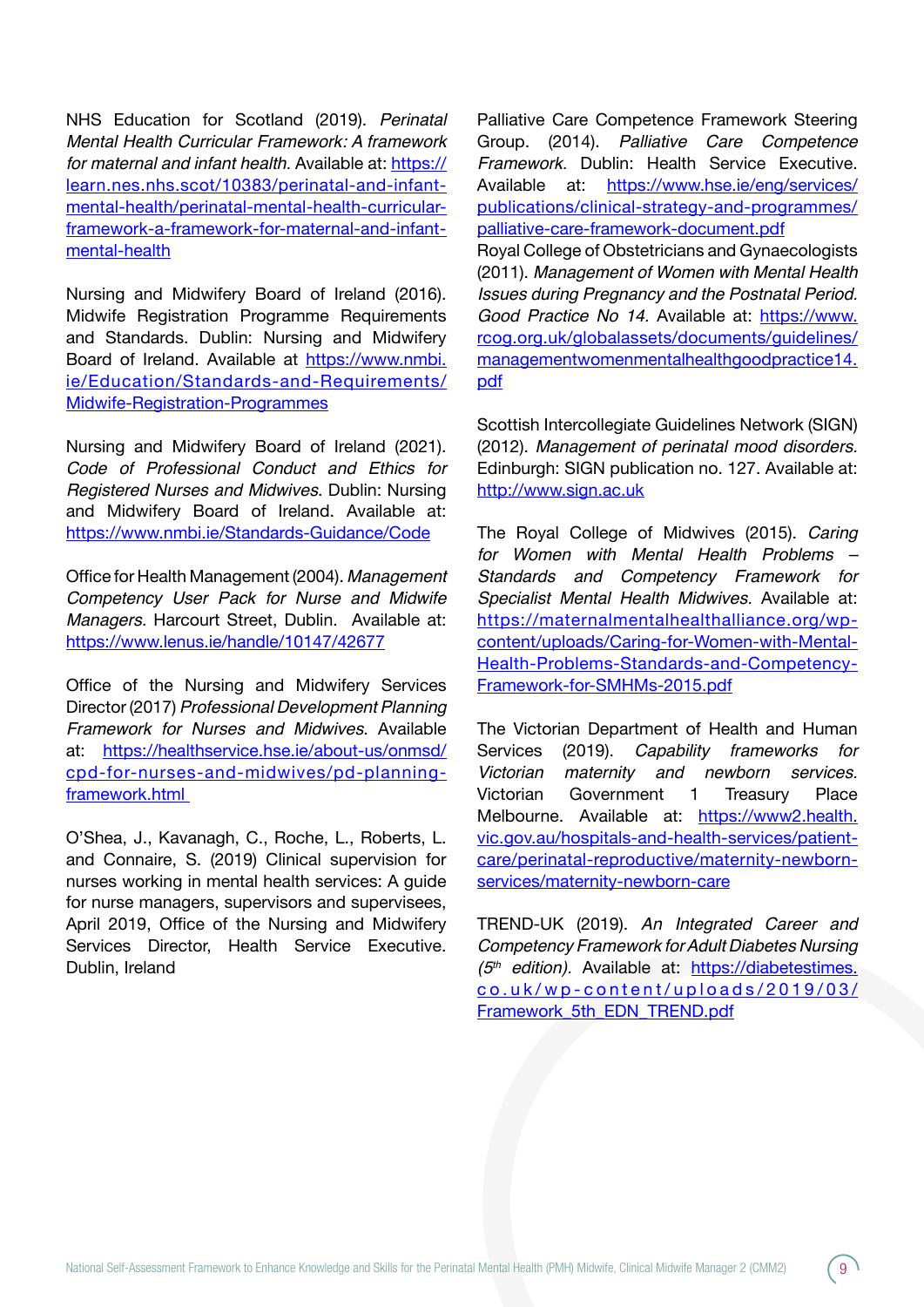### **APPENDIX 1: THE FRAMEWORK**

### **Principle 1; Respect and Dignity for the Person**

| <b>Standard 1:</b><br><b>The Perinatal</b>                                                                                                                                                                                                                                 | <b>Descriptors</b><br><b>Indicators</b>                                                                                                                                                                                            |                                                                                                                                                                                                                                                                                                                                                                                                                                                                                                                                                                                                                                                                                                                                                                      | Self-Assessment<br><b>Achieved Yes/No</b> |
|----------------------------------------------------------------------------------------------------------------------------------------------------------------------------------------------------------------------------------------------------------------------------|------------------------------------------------------------------------------------------------------------------------------------------------------------------------------------------------------------------------------------|----------------------------------------------------------------------------------------------------------------------------------------------------------------------------------------------------------------------------------------------------------------------------------------------------------------------------------------------------------------------------------------------------------------------------------------------------------------------------------------------------------------------------------------------------------------------------------------------------------------------------------------------------------------------------------------------------------------------------------------------------------------------|-------------------------------------------|
| <b>Mental Health</b><br><b>Midwife CMM2</b><br>practice is<br>underpinned by<br>a philosophy<br>that protects<br>and promotes<br>the safety and<br>autonomy of<br>the woman and<br>respects her<br>experiences,<br>choices,<br>priorities,<br><b>beliefs and</b><br>values | 1.1 Advocates for<br>and works in<br>partnership<br>with women<br>and families<br>to ensure<br>that women<br>with perinatal<br>mental health<br>problems<br>receive<br>evidence-<br>based<br>information<br>and care they<br>need. | Demonstrate understanding of the impact<br>$\bullet$<br>of perinatal mental health problems on<br>women, children, partners and families.<br>Provide<br>women with<br>$\bullet$<br>contemporary,<br>evidence-based<br>information<br>and<br>education to empower them to make<br>informed decisions about their mental<br>health care.<br>information<br>$\bullet$<br>Provide<br>to<br>women<br>on.<br>options and choices of mental health<br>care and treatments that are based on<br>current evidence for women with mild to<br>moderate mental health problems.<br>Provide evidence-based information for<br>$\bullet$<br>women to make an informed decision<br>on infant feeding in the context of e.g.<br>serious mental illness, psychotropic<br>medications. |                                           |
|                                                                                                                                                                                                                                                                            | 1.2Involves<br>women in<br>discussions<br>regarding<br>mental health<br>screening<br>and onward<br>referral to<br><b>PMH Midwife</b><br>CMM <sub>2</sub> /<br><b>SPMHS if</b><br>required.                                         | Lead on initiatives to ensure evidence-<br>based perinatal mental health information<br>is available and up to date.<br>Advocate and support women's choices<br>in relation to their mental health care.<br>Respect women's beliefs and values in<br>relation to perinatal mental health care<br>and treatment.<br>Document appropriately all information<br>$\bullet$<br>and decisions in relation to provision of<br>perinatal mental health care.<br>Include service-users in women focused<br>groups to ascertain what matters to<br>women regarding their mental health.                                                                                                                                                                                        |                                           |
|                                                                                                                                                                                                                                                                            | 1.3 Promotes<br>positive<br>perinatal and<br>infant mental<br>health.                                                                                                                                                              | Advise and educate women on self-care,<br>emotional wellbeing and signpost to<br>appropriate support networks.<br>Advise women and their families how to<br>recognise signs of deteriorating mental<br>health.<br>Provide information on preventative<br>interventions for those at risk of significant<br>mental illness.<br>Promote positive mental health and<br>reduce stigma through communication,<br>education<br>public<br>and<br>awareness<br>initiatives.<br>Promote awareness of perinatal and<br>infant mental health among women, staff,<br>and the public locally to positively impact<br>perinatal and infant mental health.                                                                                                                          |                                           |

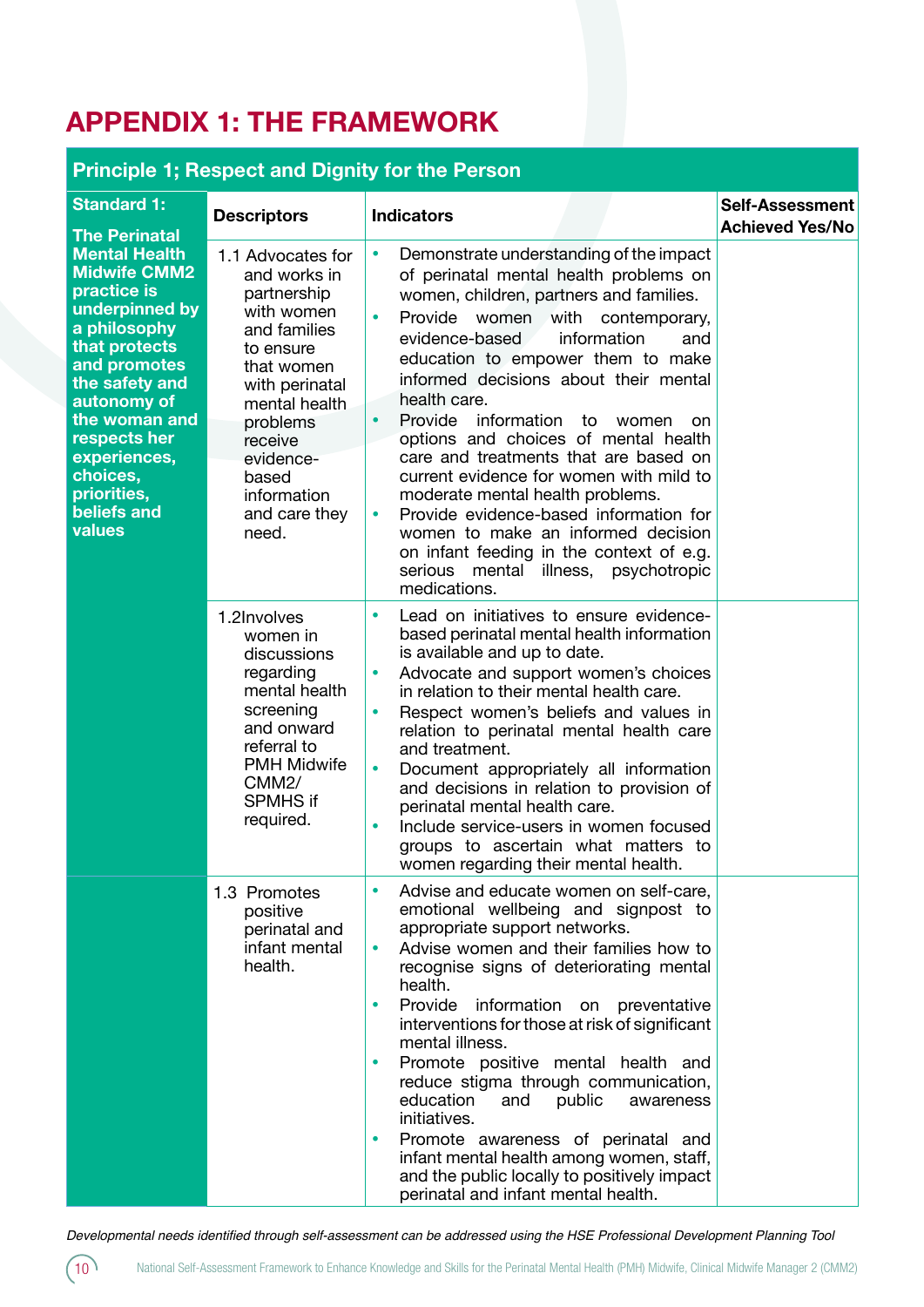| <b>Principle 2; Professional Responsibility and Accountability</b> |  |
|--------------------------------------------------------------------|--|
|                                                                    |  |

| <b>Standard 2:</b>                                                                                                                                                                                                                                  | <b>Descriptor</b>                                                                                                                                                  | <b>Indicator</b>                                                                                                                                                                                                                                                                                                                                                                                                                                                                                                                                                                                                                                                                                                                                                                                                                                                                                                                           | <b>Self-Assessment</b><br><b>Achieved Yes/No</b> |
|-----------------------------------------------------------------------------------------------------------------------------------------------------------------------------------------------------------------------------------------------------|--------------------------------------------------------------------------------------------------------------------------------------------------------------------|--------------------------------------------------------------------------------------------------------------------------------------------------------------------------------------------------------------------------------------------------------------------------------------------------------------------------------------------------------------------------------------------------------------------------------------------------------------------------------------------------------------------------------------------------------------------------------------------------------------------------------------------------------------------------------------------------------------------------------------------------------------------------------------------------------------------------------------------------------------------------------------------------------------------------------------------|--------------------------------------------------|
| <b>The Perinatal</b><br><b>Mental Health</b><br><b>Midwife CMM2</b><br>practises<br>in line with<br>legislation and<br>professional<br>guidance and<br>is responsible<br>and<br>accountable<br>within their<br>scope of<br>midwifery<br>practice.   | 2.1 Works within<br>defined scope<br>of practice.                                                                                                                  | Practice within scope of clinical practice<br>of the Perinatal Mental Health Midwife<br>and identify own limitations.<br>Where a situation is beyond scope of<br>$\bullet$<br>practice, refer appropriately via locally<br>defined or agreed pathways.<br>Undertake regular clinical supervision as<br>۰<br>per locally agreed arrangements within<br>Hub and Spoke as defined in the Perinatal<br>Mental Health Midwife Handbook.<br>Participate in peer clinical supervision<br>۰<br>with fellow perinatal<br>mental health<br>midwives to reflect on practice and<br>promote learning and evaluation within a<br>safe and supportive environment.                                                                                                                                                                                                                                                                                       |                                                  |
| <b>This</b><br>encompasses<br>the full range<br>of activities of<br>the midwife as<br>set out in the<br><b>EC Directive</b><br>2005/36/EC and<br>the adapted<br><b>Definition of</b><br>the Midwife                                                 | 2.2 Integrates<br>appropriate<br>national and<br>local guidelines<br>and policies in<br>the provision<br>of evidence-<br>based perinatal<br>mental health<br>care. | Lead on development of pathways,<br>۰<br>policies, protocols and guidelines locally.<br>$\bullet$<br>Provide care based on best practice,<br>incorporating local and national policies,<br>and national and international guidelines<br>relating to perinatal mental health. This<br>may include the SPMHS Model of Care<br>(DOH, 2017), MBRRACE-UK reports,<br>NICE (2020), SIGN (2012), RCOG (2007)<br>guidelines and recommendations.                                                                                                                                                                                                                                                                                                                                                                                                                                                                                                   |                                                  |
| (ICM) as<br>adopted by<br>the Nursing<br>and Midwifery<br><b>Board of</b><br>Ireland (NMBI).<br><b>The Perinatal</b><br><b>Mental Health</b><br><b>Midwife CMM2</b><br>duties and<br>responsibilities<br>are outlined<br>in the job<br>description. | 2.3 Provides<br>professional<br>and clinical<br>leadership,<br>includes<br>teaching.                                                                               | Provide peer education, dissemination<br>$\bullet$<br>and sharing of knowledge to colleagues<br>within maternity services, community<br>midwives, PHNs, and practice nurses<br>to include (but not limited to); screening<br>and identification of perinatal mental<br>health problems, anxiety management<br>techniques, referral<br>pathways<br>and<br>treatments for perinatal mental health<br>problems.<br>Undertake audit(s) and interpret and<br>۰<br>evaluate outcomes.<br>Identify areas for quality improvement<br>۰<br>projects (QIPs) based on audit findings<br>to enhance and improve perinatal mental<br>health service provision within clinical<br>practice.<br>Liaise with relevant stakeholders to<br>$\bullet$<br>highlight findings and<br>disseminate<br>knowledge and results appropriately.<br>Maintain the SPMH Programme national<br>$\bullet$<br>database of clinical activity data for Hub<br>and Spoke sites. |                                                  |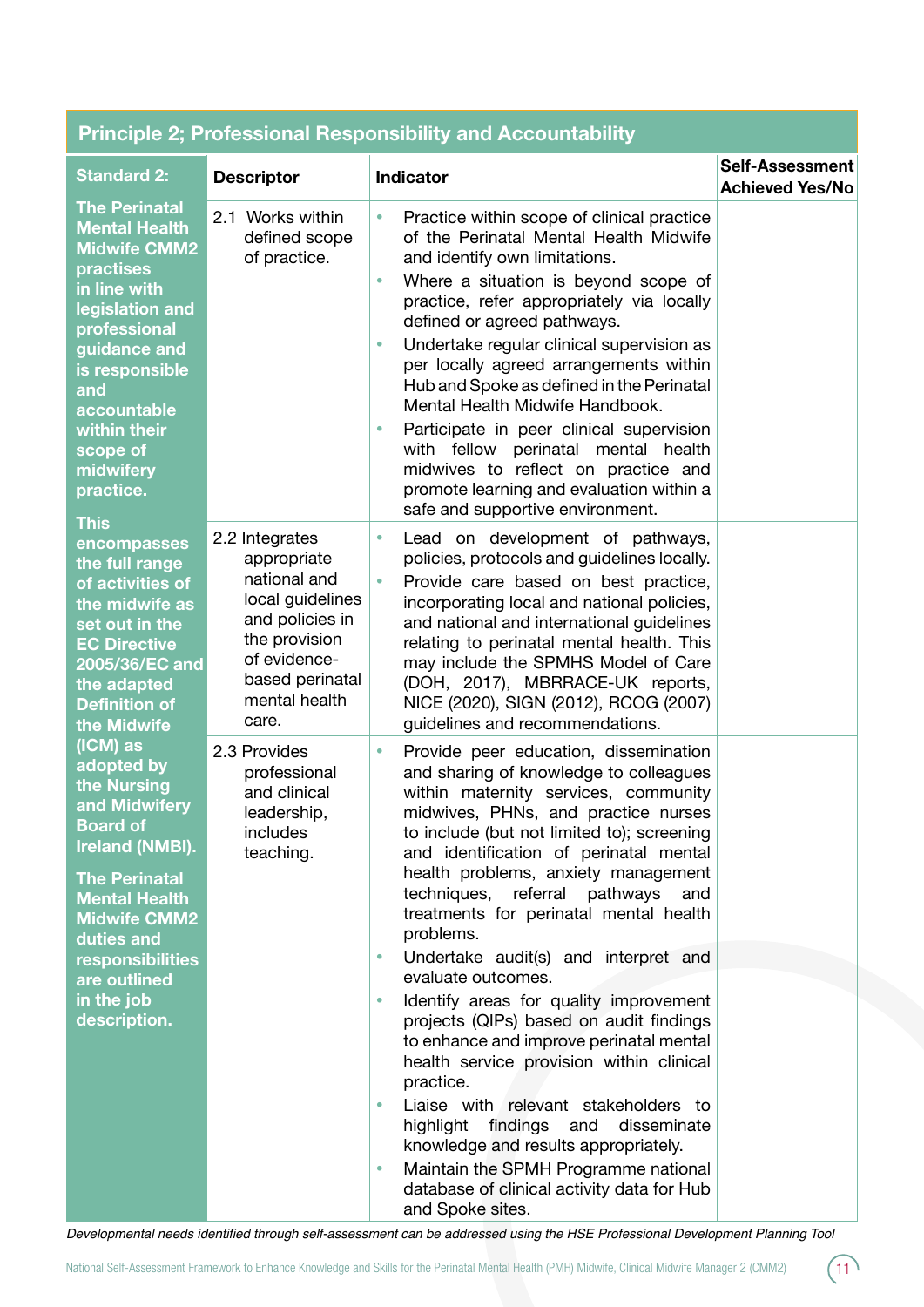|  | <b>Descriptor</b>                                                                                                            | <b>Indicator</b>                                                                                                                                                                                                                                                                                                   | <b>Self-Assessment</b><br><b>Achieved Yes/No</b> |
|--|------------------------------------------------------------------------------------------------------------------------------|--------------------------------------------------------------------------------------------------------------------------------------------------------------------------------------------------------------------------------------------------------------------------------------------------------------------|--------------------------------------------------|
|  | 2.4 Applies<br>clinical risk-<br>management<br>processes<br>into their own<br>practice.                                      | Demonstrate a clear understanding of<br>$\bullet$<br>the risks associated with treating and<br>not treating mental distress and disorder<br>for both the woman and her pregnancy/<br>infant.                                                                                                                       |                                                  |
|  |                                                                                                                              | Demonstrate knowledge and awareness<br>۰<br>of the prevalence and risk factors for<br>self-harm, suicide and infanticide in the<br>perinatal period.                                                                                                                                                               |                                                  |
|  |                                                                                                                              | Follow locally agreed pathways<br>to<br>۰<br>escalate risk where appropriate.                                                                                                                                                                                                                                      |                                                  |
|  |                                                                                                                              | Identify and respond to possible risks to<br>health professionals and communicate<br>and educate on approaches to reduce<br>example<br>for<br>de-escalation<br>risk,<br>techniques and breakaway techniques.                                                                                                       |                                                  |
|  | 2.5 Promotes<br>and engages<br>in ongoing<br>learning and<br>dissemination<br>of knowledge<br>in perinatal<br>mental health. | Engage in reflective practice as part of<br>۰<br>ongoing clinical supervision.<br>Participate regularly in local and national<br>۰<br>including<br>peer support groups<br>the<br>national perinatal mental health midwife<br>peer group.<br>Maintain a record of ongoing professional<br>$\bullet$<br>development. |                                                  |
|  |                                                                                                                              | Lead<br>teaching<br>learning<br>and<br>$\bullet$<br>on<br>opportunities to colleagues and peers on<br>perinatal mental health.<br>Lead on the audit and monitoring of<br>۰<br>PPGs and updates as appropriate.                                                                                                     |                                                  |

 $\mathbf{N}$ 

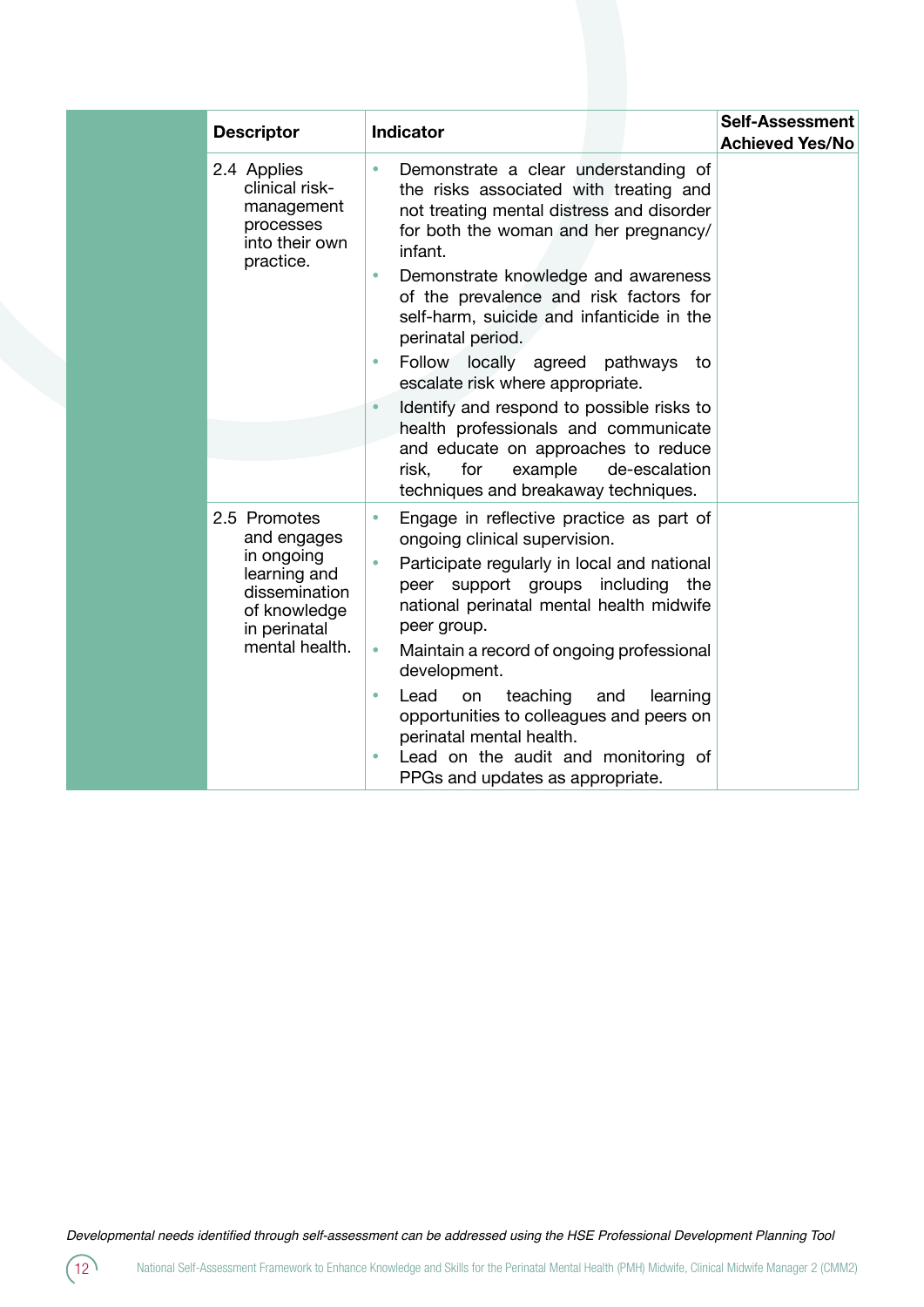### **Principle 3; Quality of Practice**

| <b>Standard 3:</b><br><b>The Perinatal</b>                                                                                                                                                     | <b>Descriptor</b>                                                                                                                                                             | <b>Indicator</b>                                                                                                                                                                                                                                                                                                                                                                                                                                                                                                                                                                                                                                                                                                                                                                                                                                                                                                                                                                                   | <b>Self-Assessment</b><br><b>Achieved Yes/No</b> |
|------------------------------------------------------------------------------------------------------------------------------------------------------------------------------------------------|-------------------------------------------------------------------------------------------------------------------------------------------------------------------------------|----------------------------------------------------------------------------------------------------------------------------------------------------------------------------------------------------------------------------------------------------------------------------------------------------------------------------------------------------------------------------------------------------------------------------------------------------------------------------------------------------------------------------------------------------------------------------------------------------------------------------------------------------------------------------------------------------------------------------------------------------------------------------------------------------------------------------------------------------------------------------------------------------------------------------------------------------------------------------------------------------|--------------------------------------------------|
| <b>Mental Health</b><br><b>Midwife</b><br><b>CMM2</b> uses                                                                                                                                     | 3.1 Assesses<br>mental health.                                                                                                                                                | Undertake mental health history and<br>$\bullet$<br>mental health assessment of women with<br>mild to moderate mental health problems.                                                                                                                                                                                                                                                                                                                                                                                                                                                                                                                                                                                                                                                                                                                                                                                                                                                             |                                                  |
| comprehensive<br>knowledge,<br>skills and<br>professional<br>behaviours to<br>provide safe,                                                                                                    |                                                                                                                                                                               | Demonstrate a clear understanding of<br>۰<br>the range and prevalence of common<br>mental health problems including anxiety<br>disorders and depression as well as<br>complex and serious mental health<br>problems.                                                                                                                                                                                                                                                                                                                                                                                                                                                                                                                                                                                                                                                                                                                                                                               |                                                  |
| competent,<br>kind,<br>compassionate<br>and respectful<br>care.<br><b>The Perinatal</b>                                                                                                        |                                                                                                                                                                               | Introduce screening questions/validated<br>۰<br>screening tools in the antenatal clinics/<br>assessments if not already in place to<br>assist in the identification of women<br>at risk or experiencing mental health<br>problems.                                                                                                                                                                                                                                                                                                                                                                                                                                                                                                                                                                                                                                                                                                                                                                 |                                                  |
| <b>Mental Health</b><br><b>Midwife</b><br><b>CMM2 keeps</b><br>up to date<br>with current<br>midwifery<br>practice by<br>undertaking<br>relevant<br>continuing<br>professional<br>development. | 3.2 Plans and im-<br>plements safe,<br>competent,<br>kind, com-<br>passionate<br>professional<br>mental health<br>care which is<br>informed by<br>best available<br>evidence. | Plan, implement and evaluate care in<br>۰<br>collaboration with women<br>following<br>assessment.<br>Promote positive perinatal and infant<br>mental health by advising and educating<br>women on self-care, emotional wellbeing<br>and signposting to appropriate support<br>networks.<br>Provide supportive, therapeutic and<br>٠<br>evidence-based interventions to women<br>experiencing mild to moderate mental<br>health problems on an individual basis, or<br>in group format within scope of practice.<br>Interventions may include<br>(but are<br>not limited to): anxiety management<br>techniques, Wellness Recovery Action<br>Plan (WRAP), support around fear of<br>birth/birth trauma, antenatal<br>anxiety<br>postnatal<br>management<br>groups,<br>depression<br>CBT/<br>support<br>groups,<br>psychotherapy, listening<br>visits, non-<br>directive<br>counselling,<br>mindfulness,<br>hypnobirthing.<br>Signpost women to appropriate, quality<br>online self-help information. |                                                  |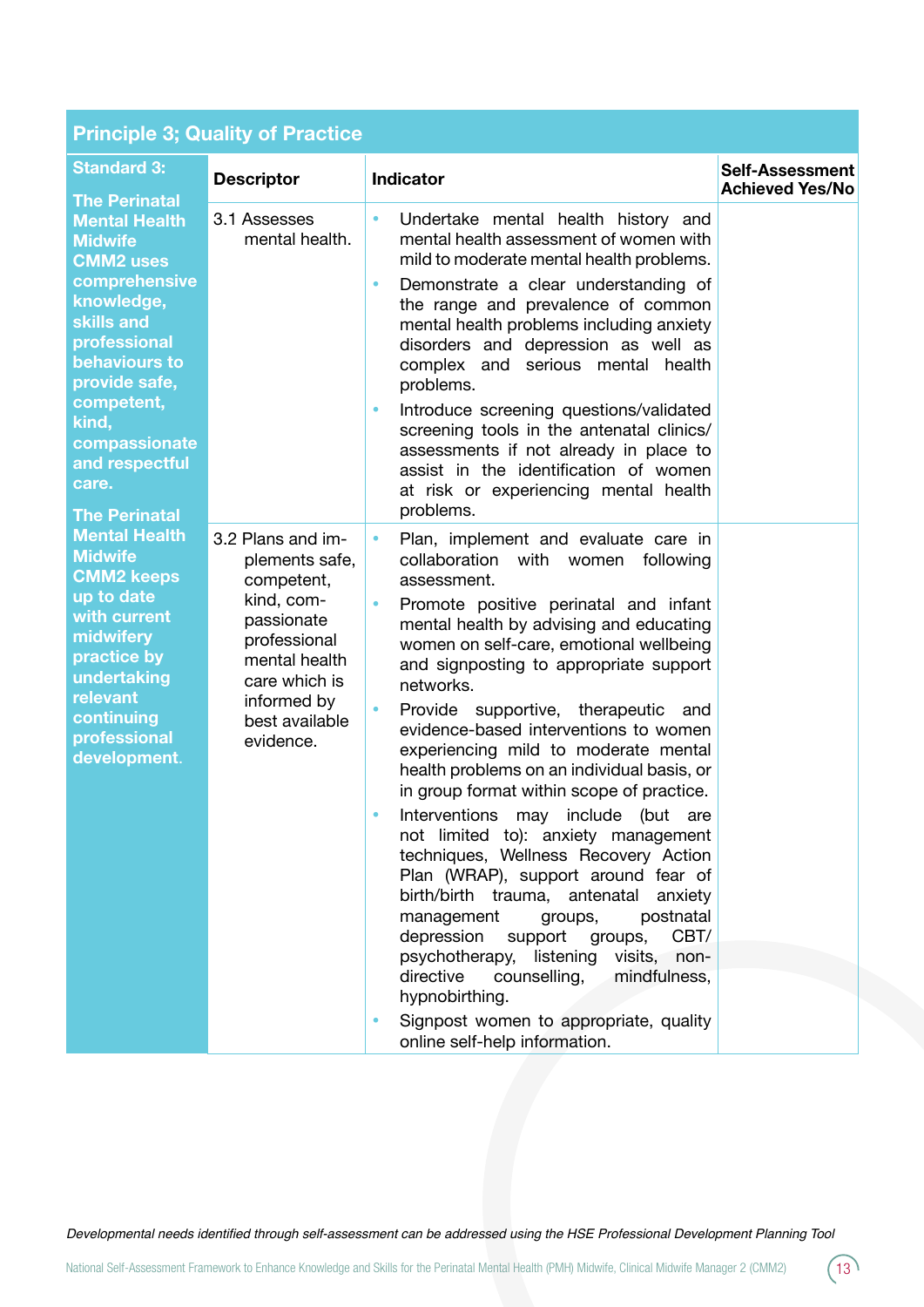| <b>Descriptor</b>                                                                                                         | <b>Indicator</b>                                                                                                                                                                                                                                                                                                                                                                                                                                                                                                                                                                                                                                                                                                                                                                                                | Self-Assessment<br><b>Achieved Yes/No</b> |
|---------------------------------------------------------------------------------------------------------------------------|-----------------------------------------------------------------------------------------------------------------------------------------------------------------------------------------------------------------------------------------------------------------------------------------------------------------------------------------------------------------------------------------------------------------------------------------------------------------------------------------------------------------------------------------------------------------------------------------------------------------------------------------------------------------------------------------------------------------------------------------------------------------------------------------------------------------|-------------------------------------------|
| 3.3 Recognises<br>deterioration<br>of mental<br>health in<br>women.                                                       | Understand and educate staff about the<br>rapid speed at which maternal mental<br>health can deteriorate in the perinatal<br>period and the implications for women<br>who are not identified and treated<br>promptly.<br>Educate staff to recognise deterioration<br>of mental health and take appropriate<br>actions to escalate risk and refer<br>appropriately within locally defined<br>pathways.<br>Educate staff<br>recognising<br>on<br>and<br>responding in a timely and appropriate<br>manner to mental health emergencies<br>affecting the health and/or safety of the<br>woman and/or her baby.<br>Effectively liaise with multidisciplinary/<br>$\bullet$<br>liaison psychiatry/primary care team/                                                                                                  |                                           |
|                                                                                                                           | community mental health team in the<br>event of a mental health emergency.                                                                                                                                                                                                                                                                                                                                                                                                                                                                                                                                                                                                                                                                                                                                      |                                           |
| 3.4 Complies<br>with NMBI<br>medication<br>management<br>guidance.                                                        | Demonstrate a clear understanding of<br>$\bullet$<br>the common risks and benefits relating<br>to pharmacological treatments in the<br>perinatal period and educate staff<br>accordingly.<br>Demonstrate a clear understanding of<br>$\bullet$<br>the range of psychotropic medications<br>for women experiencing mental health<br>distress or disorder during the perinatal<br>period including (but not limited to)<br>selective serotonin reuptake inhibitors<br>(SSRIs) which are commonly used in the<br>perinatal period e.g. sertraline, fluoxetine,<br>citalopram,<br>escitalopram;<br>mood<br>stabilisers e.g. lithium; benzodiazepines<br>e.g. alprazolam, diazepam, lorazepam.<br>Advise woman as appropriate that some<br>pharmacological treatments may<br>be<br>contraindicated in breastfeeding. |                                           |
| 3.5 Develops and<br>maintains<br>clinical<br>competence<br>through<br>continuous<br>professional<br>development<br>(CPD). | Demonstrate evidence of CPD.<br>۰<br>Utilise HSE Professional Development<br>۰<br>Plan (PDP) and other related documents<br>to guide self-assessment process.<br>Engage in discussion with line manager/<br>clinical lead to address identified needs<br>in education and training.<br>Pursue additional training and education<br>as appropriate.<br>Engage in mandatory training.                                                                                                                                                                                                                                                                                                                                                                                                                             |                                           |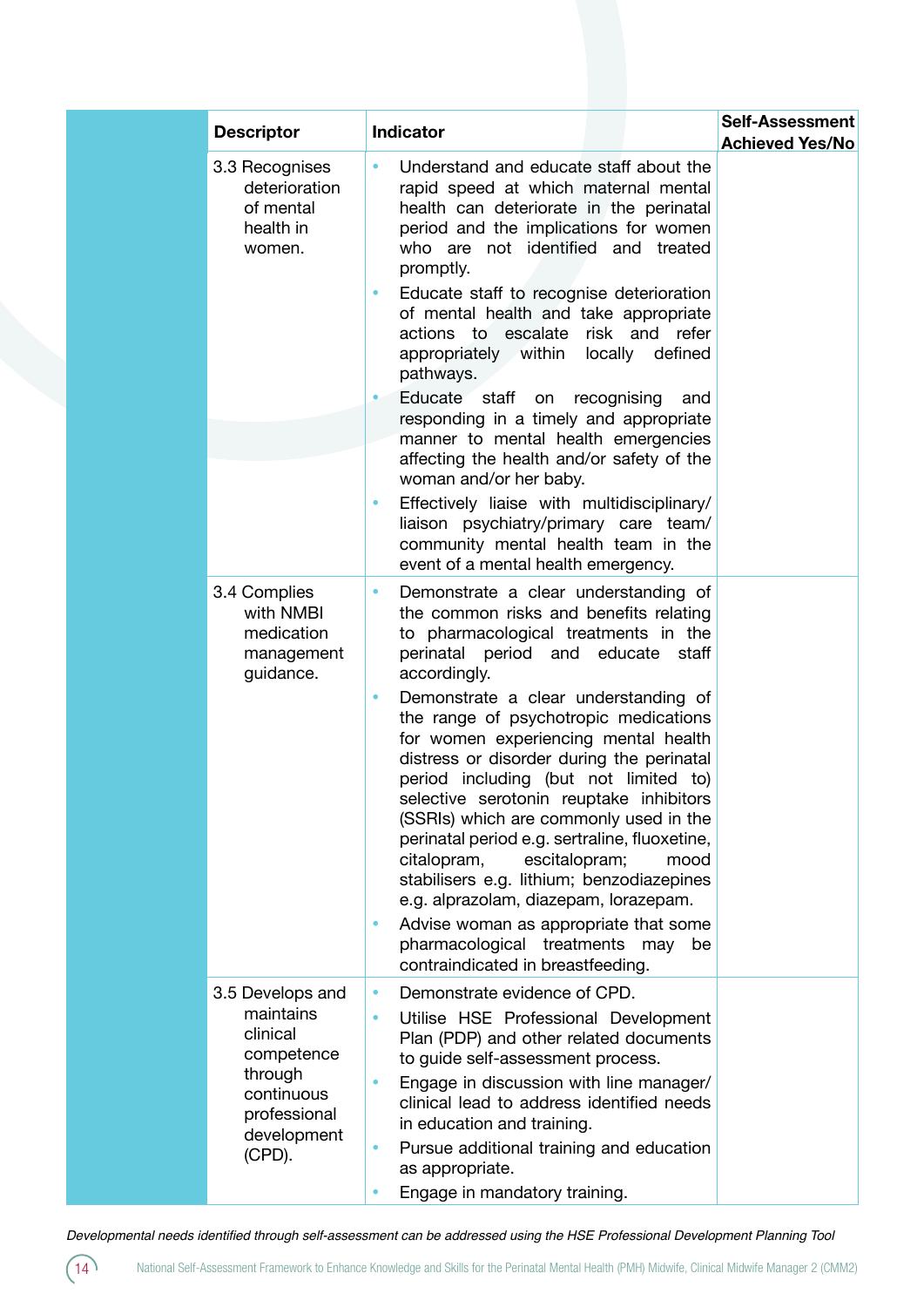| <b>Principle 4; Trust and Confidentiality</b>                                                                                                                    |                                                                                                                                          |                                                                                                                                                                                                                                                                                                                                                                                                                                                                       |                                           |
|------------------------------------------------------------------------------------------------------------------------------------------------------------------|------------------------------------------------------------------------------------------------------------------------------------------|-----------------------------------------------------------------------------------------------------------------------------------------------------------------------------------------------------------------------------------------------------------------------------------------------------------------------------------------------------------------------------------------------------------------------------------------------------------------------|-------------------------------------------|
| <b>Standard 4:</b>                                                                                                                                               | <b>Descriptor</b>                                                                                                                        | <b>Indicator</b>                                                                                                                                                                                                                                                                                                                                                                                                                                                      | Self-Assessment<br><b>Achieved Yes/No</b> |
| <b>The Perinatal</b><br><b>Mental Health</b><br><b>Midwife CMM2</b><br>works in equal<br>partnership<br>with the<br>woman and<br>her family and<br>establishes a | 4.1 Respects the<br>woman's right<br>to privacy and<br>confidentiality.                                                                  | Provide time, privacy, dignity and an<br>appropriate care environment to engage<br>respectfully and therapeutically with<br>women when discussing mental health<br>issues.<br>Maintain<br>professional<br>midwifery<br>$\bullet$<br>standards in relation to confidentiality,<br>ethics and legislation.                                                                                                                                                              |                                           |
| relationship<br>of trust and<br>confidentiality                                                                                                                  | 4.2 Adheres to<br>local and<br>national<br>practices and<br>policies for the<br>safeguarding<br>of children<br>and vulnerable<br>adults. | Demonstrate knowledge of local and<br>$\bullet$<br>national<br>safeguarding<br>practices<br>in<br>relation to referral criteria for social issues<br>including (but not limited to) housing, child<br>protection, domestic violence, substance<br>misuse and complex social issues such<br>as co-morbid maternal mental health<br>problems and serious mental illness.<br>Refer to TUSLA, social care agencies and<br>$\bullet$<br>voluntary agencies as appropriate. |                                           |
|                                                                                                                                                                  |                                                                                                                                          | Demonstrate an understanding of mental<br>۰<br>health and capacity legislation pertaining<br>to the right to have or refuse treatment.                                                                                                                                                                                                                                                                                                                                |                                           |
|                                                                                                                                                                  |                                                                                                                                          | Demonstrate<br>knowledge of relevant<br>$\bullet$<br>policies, procedures and guidelines<br>pertaining to the role of perinatal mental<br>health midwife e.g. the Mental Health Act,<br>2001 and the National Consent Policy,<br>2019.                                                                                                                                                                                                                                |                                           |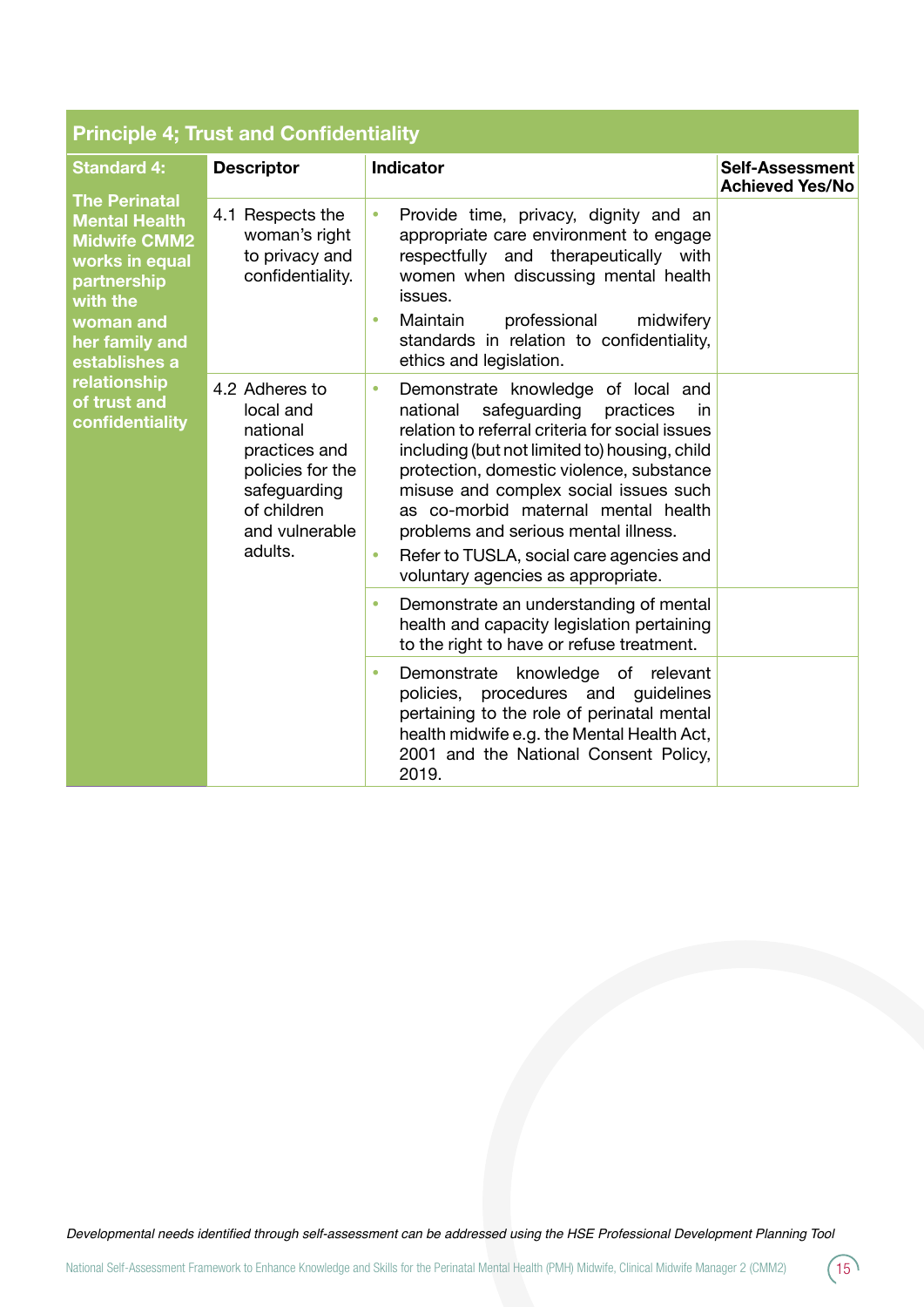|                                                                                       | <b>Principle 5; Communication and Collaboration</b>                                                                                            |                                                                                                                                                                                                                                                                                                                                                                                                                  |                                           |
|---------------------------------------------------------------------------------------|------------------------------------------------------------------------------------------------------------------------------------------------|------------------------------------------------------------------------------------------------------------------------------------------------------------------------------------------------------------------------------------------------------------------------------------------------------------------------------------------------------------------------------------------------------------------|-------------------------------------------|
| <b>Standard 5:</b>                                                                    | <b>Descriptor</b>                                                                                                                              | <b>Indicator</b>                                                                                                                                                                                                                                                                                                                                                                                                 | Self-Assessment<br><b>Achieved Yes/No</b> |
| <b>The Perinatal</b><br><b>Mental Health</b><br><b>Midwife CMM2</b><br>communicates   | 5.1 Communicates<br>appropriately<br>and effectively<br>with women,<br>their families<br>and with the<br>multidisciplinary<br>healthcare team. | Utilise effective, empathic communication<br>skills including active listening in a safe<br>and non-judgemental space.                                                                                                                                                                                                                                                                                           |                                           |
| and collaborates<br>effectively with<br>women,<br>women's<br>families<br>and with the |                                                                                                                                                | Communicate clearly to colleagues and<br>women the potential impact of physical<br>and emotional changes in pregnancy for<br>women with a history of mental health<br>problems (NHS Education for Scotland,<br>2019).                                                                                                                                                                                            |                                           |
| multidisciplinary<br>healthcare team                                                  |                                                                                                                                                | Formulate strong working relationships<br>with other professionals who may be<br>involved in supporting women in their<br>care.                                                                                                                                                                                                                                                                                  |                                           |
|                                                                                       |                                                                                                                                                | Work collaboratively with other healthcare<br>professionals<br>Hub/Spoke<br>per<br>as<br>guidelines.                                                                                                                                                                                                                                                                                                             |                                           |
|                                                                                       |                                                                                                                                                | Collaborate<br>with relevant<br>healthcare<br>professionals locally and outside of<br>catchment area as appropriate when<br>providing care to women with mild to<br>moderate mental health problems.                                                                                                                                                                                                             |                                           |
|                                                                                       |                                                                                                                                                | Lead on the development of individualised<br>$\bullet$<br>perinatal mental health care plans as<br>per local guidelines and communicate<br>appropriately to<br>members<br>of<br>the<br>midwifery/obstetric/psychiatry/<br>primary<br>care team as indicated.                                                                                                                                                     |                                           |
|                                                                                       |                                                                                                                                                | Participate in weekly perinatal mental<br>health MDT/case review as per local<br>within<br>Hub/Spoke/<br>arrangements<br>Community Mental Health Team.                                                                                                                                                                                                                                                           |                                           |
|                                                                                       |                                                                                                                                                | Develop pathways to ensure seamless and<br>$\bullet$<br>effective communication and information<br>sharing between relevant professionals<br>involved in a woman's perinatal mental<br>health care e.g. Public Health Nurses,<br>Hub SPMHS team, General Practitioners,<br>liaison/community mental health services,<br>social care or family services etc.<br>Document and communicate assessments<br>$\bullet$ |                                           |
|                                                                                       |                                                                                                                                                | and clinical information to appropriate<br>recipients.                                                                                                                                                                                                                                                                                                                                                           |                                           |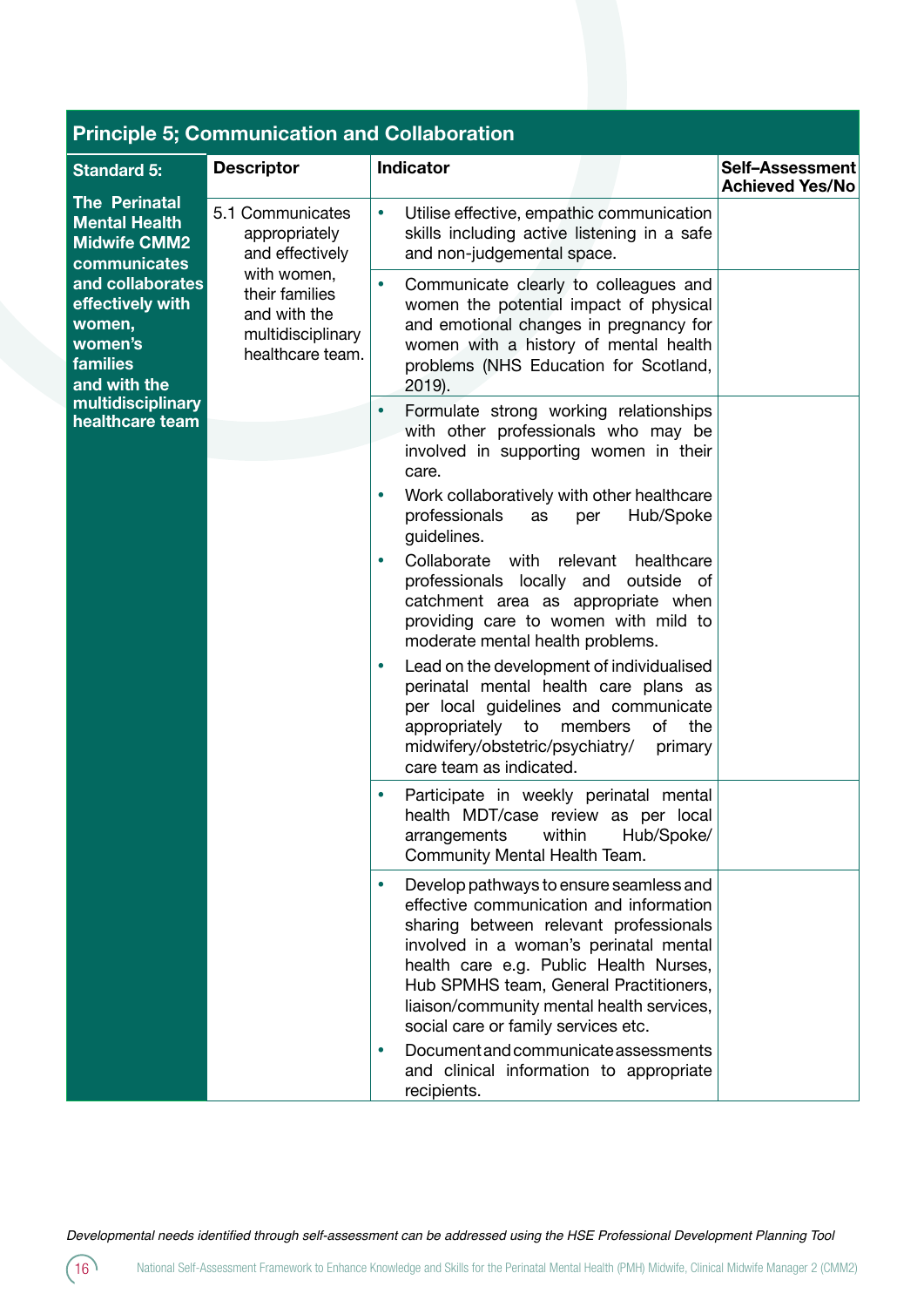| <b>Descriptor</b>                                                                                                                                                                                | <b>Indicator</b>                                                                                                                                                                                                                                                                                                                                                                                                                                                                                                                                                                                                                                                 | Self-Assessment<br><b>Achieved Yes/No</b> |
|--------------------------------------------------------------------------------------------------------------------------------------------------------------------------------------------------|------------------------------------------------------------------------------------------------------------------------------------------------------------------------------------------------------------------------------------------------------------------------------------------------------------------------------------------------------------------------------------------------------------------------------------------------------------------------------------------------------------------------------------------------------------------------------------------------------------------------------------------------------------------|-------------------------------------------|
| 5.2 Takes<br>appropriate<br>actions to<br>challenge and<br>reduce barriers<br>to effective<br>communication<br>with women,<br>their families<br>and with the<br>multidisciplinary<br>team (MDT). | Recognise and educate staff that women<br>from Black, Asian and minority ethnic<br>(BAME) groups may have less equitable<br>access to healthcare and<br>service<br>provision and offer appropriate supports<br>to improve their access to perinatal<br>mental health care provision (MBRRACE,<br>2020).<br>Use interpreters where required to fully<br>$\bullet$<br>understand a woman's mental health<br>history and cultural needs.<br>Refer appropriately to allied colleagues<br>$\bullet$<br>to ensure that all women's needs<br>holistically met e.g. midwifery<br>are<br>colleagues, obstetrics, dietician, social<br>work, physiotherapy where required. |                                           |
|                                                                                                                                                                                                  | Involve and communicate with partners<br>۰<br>and support persons in relation to the<br>woman's perinatal mental health care,<br>provided the woman has given her<br>consent.                                                                                                                                                                                                                                                                                                                                                                                                                                                                                    |                                           |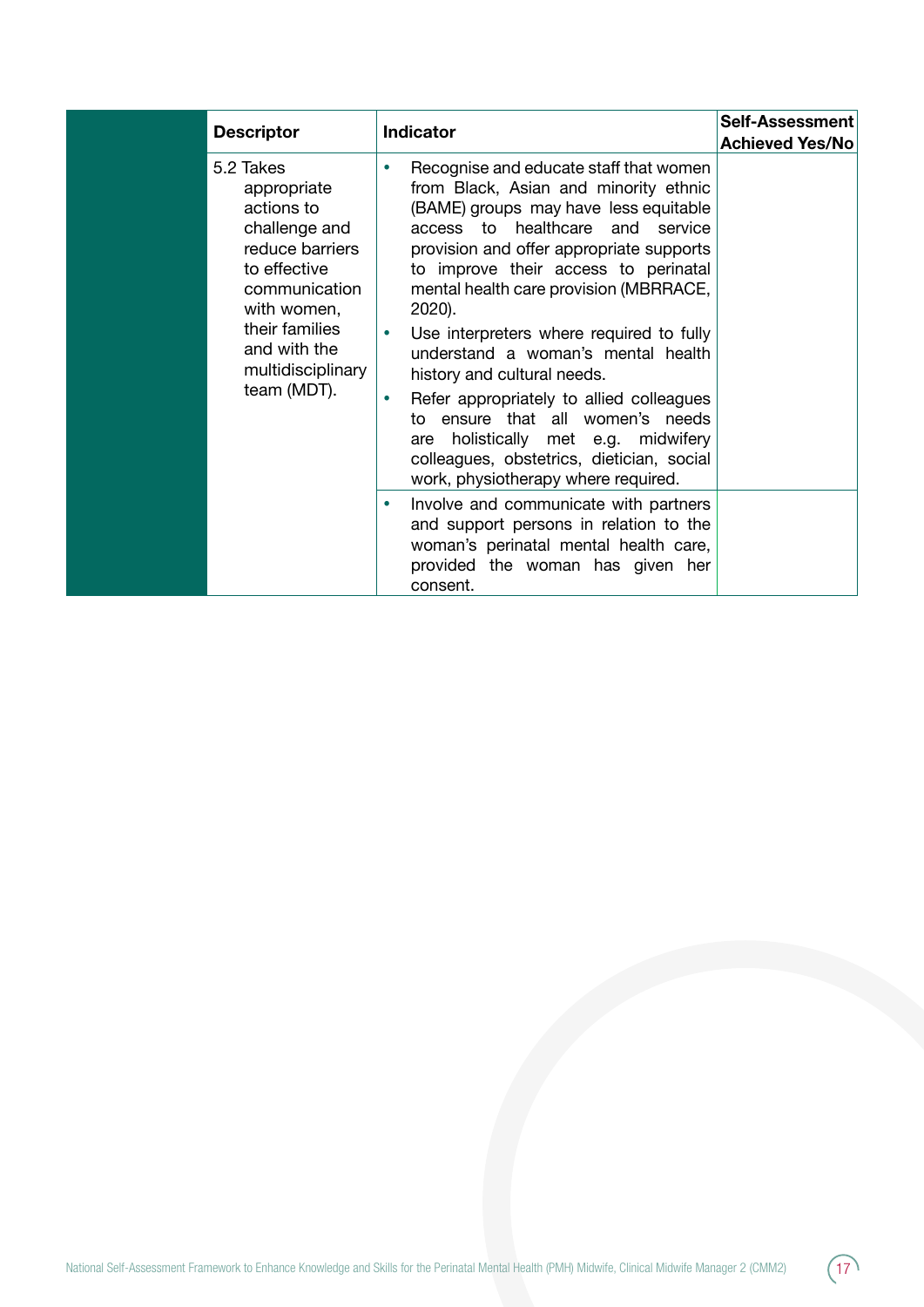### **APPENDIX 2: WORKING GROUP MEMBERSHIP**

| <b>Name</b>               | <b>Title</b>                                                                                                                                     | <b>Representing</b>                                                                                                                          |
|---------------------------|--------------------------------------------------------------------------------------------------------------------------------------------------|----------------------------------------------------------------------------------------------------------------------------------------------|
| <b>Margaret Quigley</b>   | National Lead for Midwifery,<br>Office of<br>the Nursing and Midwifery Services<br><b>Director</b>                                               | The Office of the<br><b>Nursing</b><br>and<br>Midwifery Services<br><b>Director</b><br>and<br><b>Working Group Chair</b>                     |
| <b>Anne Brennan</b>       | Director, Nursing and Midwifery Planning<br>and Development Unit, HSE Dublin<br><b>North</b>                                                     | Directors of Nursing and Midwifery<br><b>Planning and Development Units</b>                                                                  |
| <b>Triona Cowman</b>      | Director, Centre for Midwifery Education,<br>Coombe Women and Infants University<br>Hospital                                                     | Centres for Nursing and Midwifery<br>Education                                                                                               |
| <b>Angela Dunne</b>       | Director of Midwifery, The National<br>Women and Infants Health Programme                                                                        | The National Women and Infants<br>Health Programme                                                                                           |
| <b>Paul Gallagher</b>     | <b>Chief Director of Nursing &amp; Midwifery</b><br>(CDONM), Ireland East Hospital Group                                                         | Chief Directors of Nursing<br>and<br>Midwifery                                                                                               |
| <b>Maria Gibbons</b>      | Perinatal Mental Health Midwife Clinical<br>Midwife Manager 2, University Maternity<br><b>Hospital Limerick</b>                                  | Clinical Midwife Manager 2 in Hub<br>sites                                                                                                   |
| <b>Ursula Nagle</b>       | <b>Midwife</b><br>Registered<br>Advanced<br>Practitioner, Perinatal Mental Health,<br>Rotunda Hospital Dublin                                    | Clinical<br>Midwife Specialists and<br>Advanced Midwife Practitioners in<br>Perinatal Mental Health and Working<br><b>Group Project Lead</b> |
| <b>Deirdre Naughton</b>   | Midwifery,<br>Portiuncula<br><b>Director</b><br>of<br>Hospital, Galway                                                                           | <b>Directors of Midwifery</b>                                                                                                                |
| <b>Michelle Waldron</b>   | Nursing and Midwifery Planning and<br>Development Officer, HSE South-East                                                                        | Nursing and Midwifery Planning and<br><b>Development Units</b>                                                                               |
| <b>Jennifer Woodbyrne</b> | Perinatal Mental Health Midwife Clinical<br>Midwife Manager 2, Wexford General<br>Hospital                                                       | Clinical Midwife Manager 2 in Spoke<br>sites                                                                                                 |
| Dr Margo Wrigley          | <b>National</b><br>Clinical<br><b>Specialist</b><br>Specialist Perinatal Mental Health<br>Lead<br>Perinatal Mental Health Programme<br>Programme |                                                                                                                                              |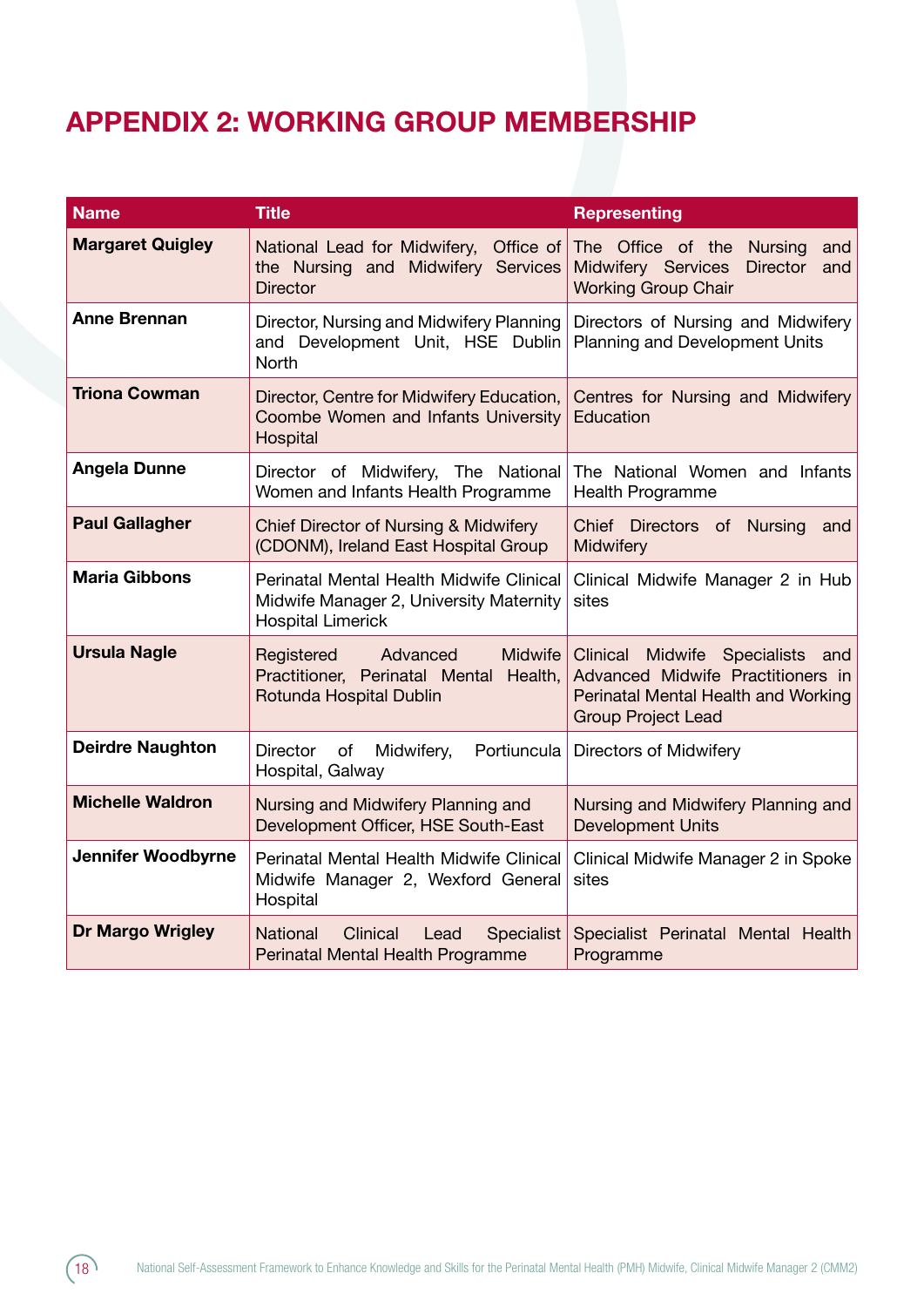### **APPENDIX 3: CLINICAL SUPERVISION RESOURCES:**

Horgan, A., Meehan, E., McCarthy, V., Kilty, C., Goodwin, J., Connaire, S., Walsh, A., Buckley, C., McAuliffe, K., Saab, M. (2020) *Report on the Evaluation of the Implementation of Peer Group Clinical Supervision for Nurses in the HSE South* (Cork and Kerry). Available at: [https://healthservice.hse.ie/filelibrary/onmsd/](https://healthservice.hse.ie/filelibrary/onmsd/evaluation-of-the-implementation-of-peer-group-clinical-supervision-for-nurses-in-the-hse-south-cork-and-kerry-.pdf) [evaluation-of-the-implementation-of-peer-group-clinical-supervision-for-nurses-in-the-hse-south-cork](https://healthservice.hse.ie/filelibrary/onmsd/evaluation-of-the-implementation-of-peer-group-clinical-supervision-for-nurses-in-the-hse-south-cork-and-kerry-.pdf)[and-kerry-.pdf](https://healthservice.hse.ie/filelibrary/onmsd/evaluation-of-the-implementation-of-peer-group-clinical-supervision-for-nurses-in-the-hse-south-cork-and-kerry-.pdf).

Health Service Executive (2019) National Policy for Clinical Supervision in Psychiatric/Mental Health Nursing [https://healthservice.hse.ie/filelibrary/national-policy-for-clinical-supervision-in-psychiatric](https://healthservice.hse.ie/filelibrary/national-policy-for-clinical-supervision-in-psychiatric-mental-health-nursing-2019.pdf)[mental-health-nursing-2019.pdf](https://healthservice.hse.ie/filelibrary/national-policy-for-clinical-supervision-in-psychiatric-mental-health-nursing-2019.pdf)

Nursing and Midwifery Planning and Development Unit HSE North East (2017) *HSE North-East Nursing and Midwifery Peer Group Clinical Supervision Strategic Plan 2017-2020.* Available at: [https://healthservice.](https://healthservice.hse.ie/filelibrary/onmsd/hse-north-east-nursing-and-midwifery-peer-group-clinical-supervision-strategic-plan-2017-2020.pdf) [hse.ie/filelibrary/onmsd/hse-north-east-nursing-and-midwifery-peer-group-clinical-supervision](https://healthservice.hse.ie/filelibrary/onmsd/hse-north-east-nursing-and-midwifery-peer-group-clinical-supervision-strategic-plan-2017-2020.pdf)[strategic-plan-2017-2020.pdf](https://healthservice.hse.ie/filelibrary/onmsd/hse-north-east-nursing-and-midwifery-peer-group-clinical-supervision-strategic-plan-2017-2020.pdf).

Nursing and Midwifery Planning and Development Unit HSE West Mid-West (2019) *Guidance Document on Peer Group Clinical Supervision.* Available at: [https://healthservice.hse.ie/about-us/onmsd/onmsd/](https://healthservice.hse.ie/about-us/onmsd/onmsd/nursing-midwifery-planning-development/guidance-document-on-peer-group-clinical-supervision-nmpdu-hse-west-mid-west-2019.pdf) [nursing-midwifery-planning-development/guidance-document-on-peer-group-clinical-supervision](https://healthservice.hse.ie/about-us/onmsd/onmsd/nursing-midwifery-planning-development/guidance-document-on-peer-group-clinical-supervision-nmpdu-hse-west-mid-west-2019.pdf)[nmpdu-hse-west-mid-west-2019.pdf.](https://healthservice.hse.ie/about-us/onmsd/onmsd/nursing-midwifery-planning-development/guidance-document-on-peer-group-clinical-supervision-nmpdu-hse-west-mid-west-2019.pdf)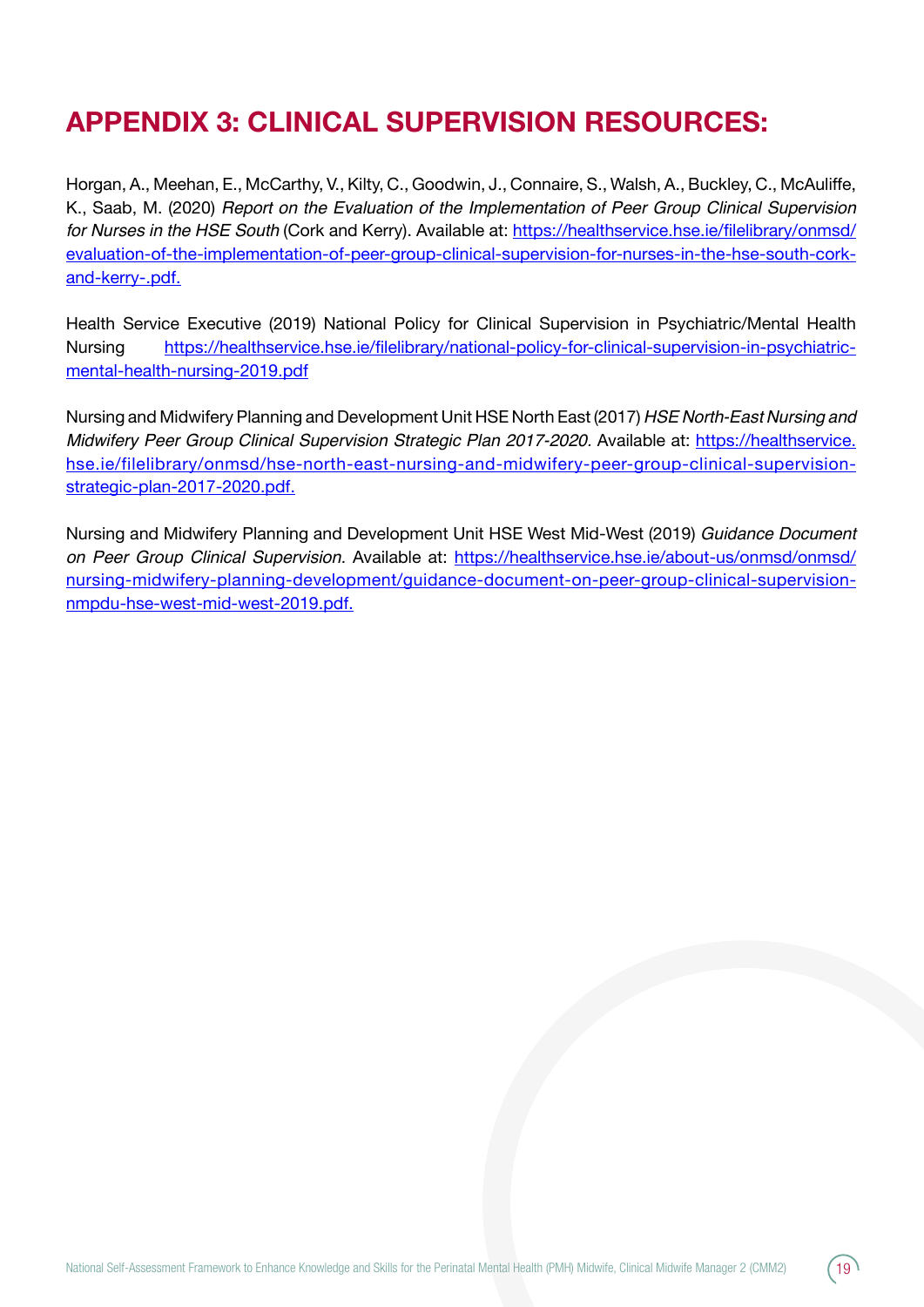| <b>NOTES</b> |
|--------------|
|              |
|              |
|              |
|              |
|              |
|              |
|              |
|              |
|              |
|              |
|              |
|              |
|              |
|              |
|              |
|              |
|              |
|              |
|              |
|              |
|              |
|              |
|              |
|              |
|              |
|              |
|              |
|              |
|              |
|              |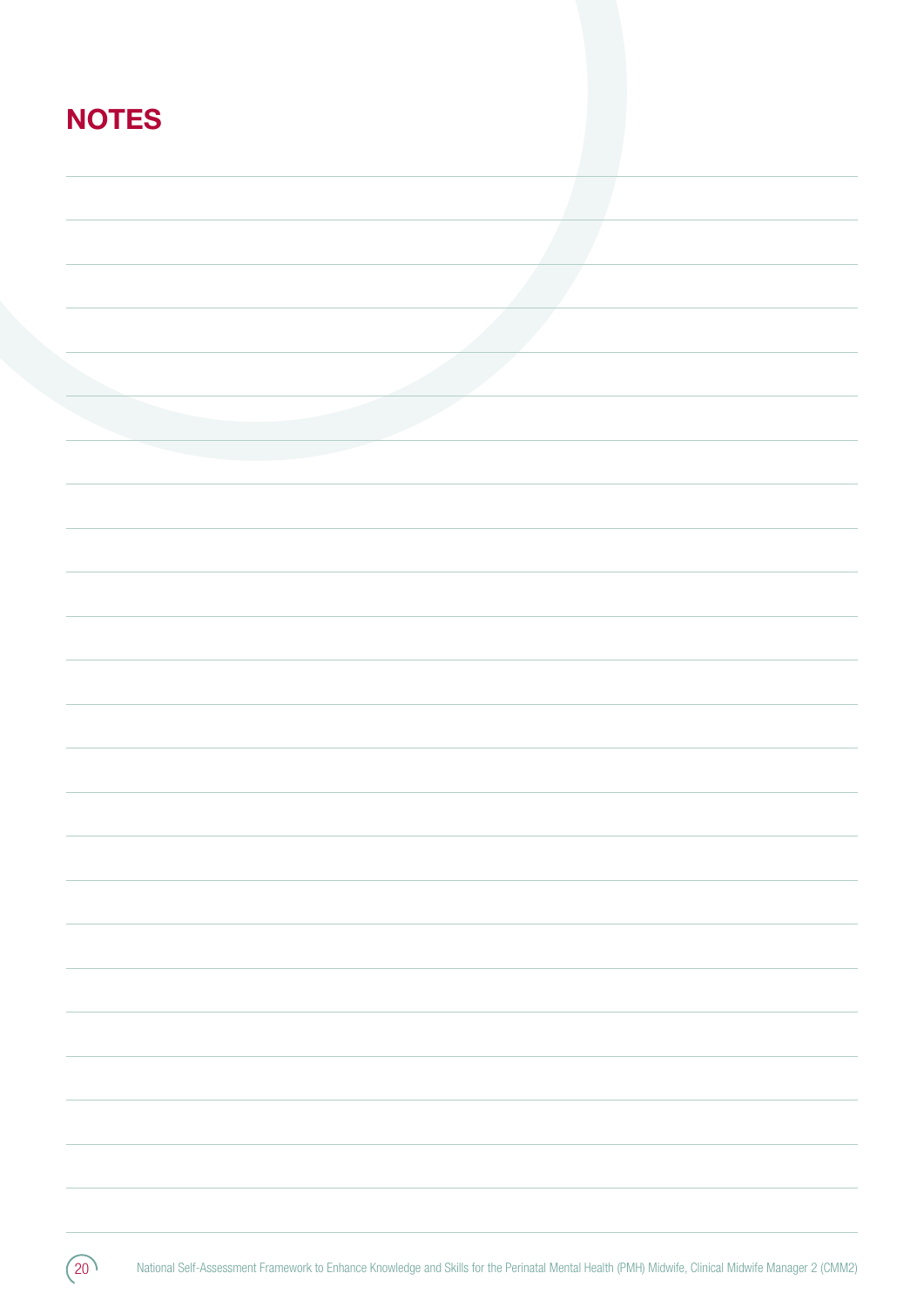# **NOTES**

| التاريخ |
|---------|
|         |
|         |
|         |
|         |
|         |
|         |
|         |
|         |
|         |
|         |
|         |